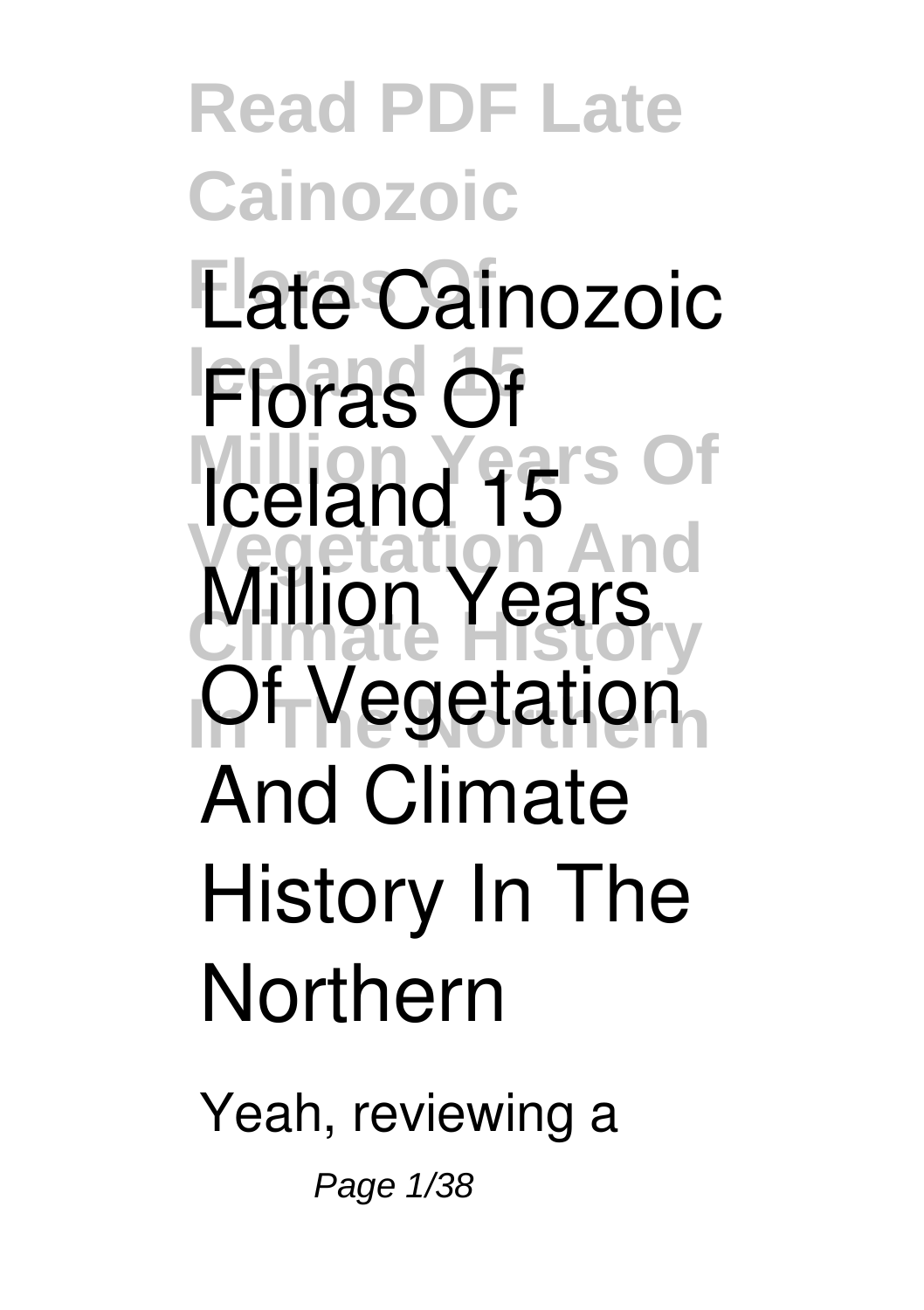**Floras Of** books **late cainozoic floras of iceland 15 wegetation and I'S Of** climate history in the northern could story close connections<sup>PIN</sup> **million years of** accumulate your listings. This is just one of the solutions for you to be successful. As understood, skill does not suggest that you Page 2/38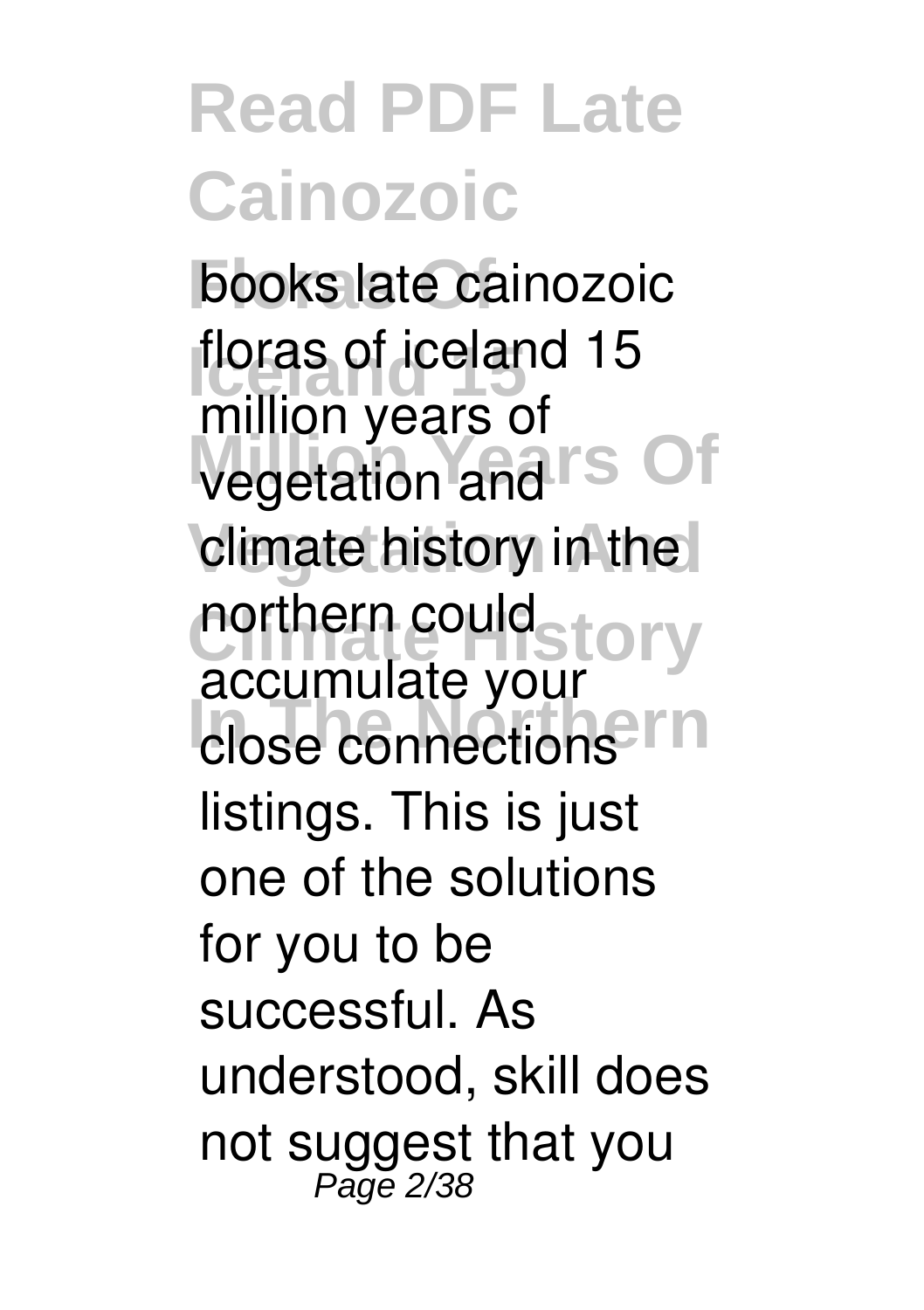#### have wonderful **Points** nd 15

Comprehending as Of well as treaty even o more than other will y *<u>Phase</u>* Indicess.thern have the funds for neighboring to, the pronouncement as with ease as perspicacity of this late cainozoic floras of iceland 15 million Page 3/38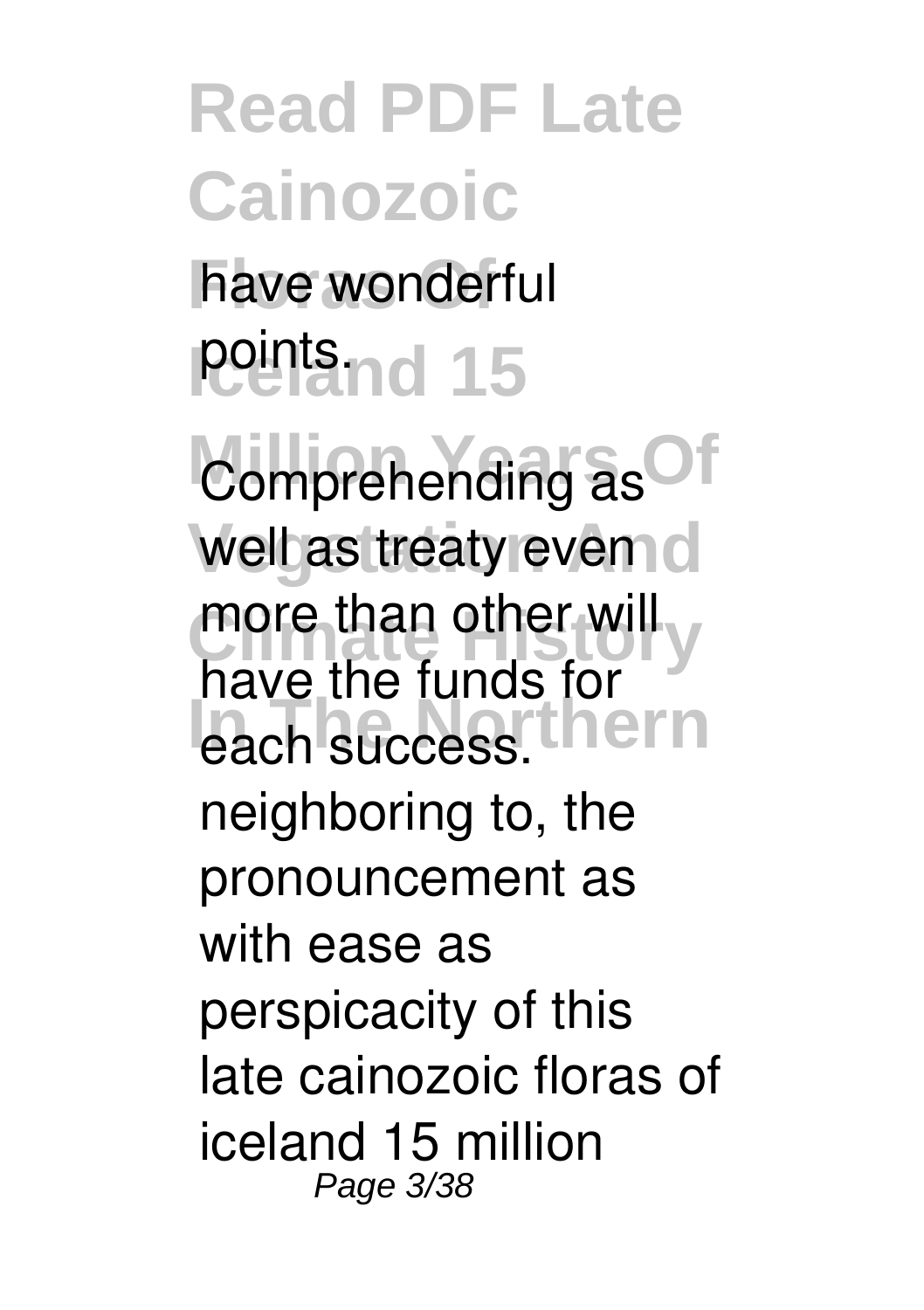years of vegetation and climate history in taken as capably as picked to act.n And the northern can be

**Climate History Icelandic Herbs by** <u>Best Herbal Books:</u> Anna Rósa Róbertsdóttir The Struggles of Learning Icelandic *Jon Gnarr - How A Standup Comedian Became* Page 4/38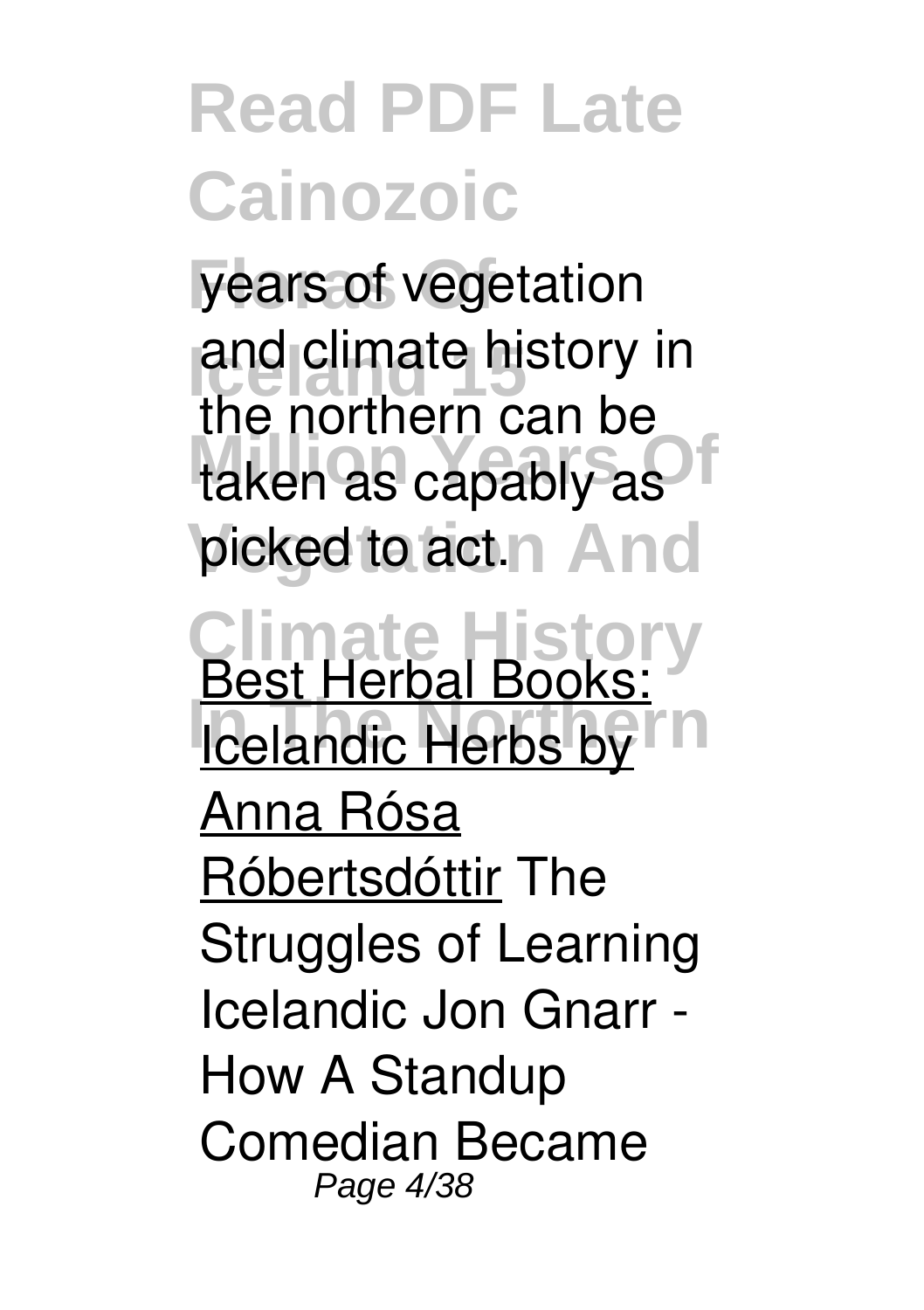**Floras Of** *Mayor Of Reykjavik* **Icelandic Literature** talks about Iceland<sup>Of</sup> (Conan O'Brien And **Climate History Towns #17 orthern** Quentin Tarantino Show) Small Icelandic Siglufjörður the Beautiful Herring CapitalSmall Icelandie Towns #3 Driving Around Ólafsfjörður During Late Winter Page 5/38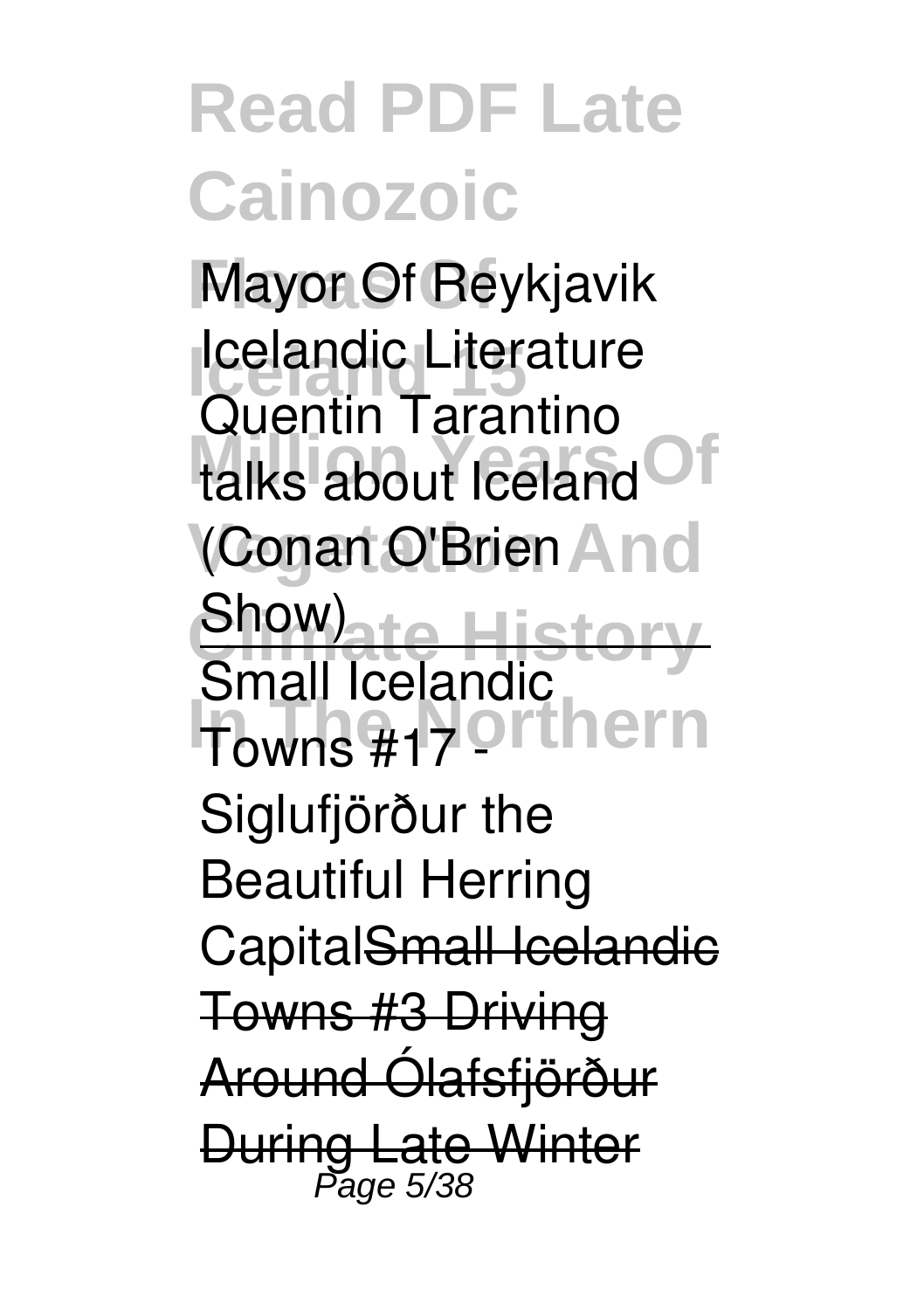**Floras Of** Reykjavik Hostel village *Sjón* Interview: **Review | The Yule Of** Lads \u0026 Icelandic **Climate History** Folklore *Christmas* **In The Northern** *storytelling alive | AFP On Iceland* Book *helps keep Icelandic* Sjón Interview: Advice to the Young *Small Icelandic Towns #5 - Old and New Houses in Hafnarfjörður Do Icelandic Girls Prefer* Page 6/38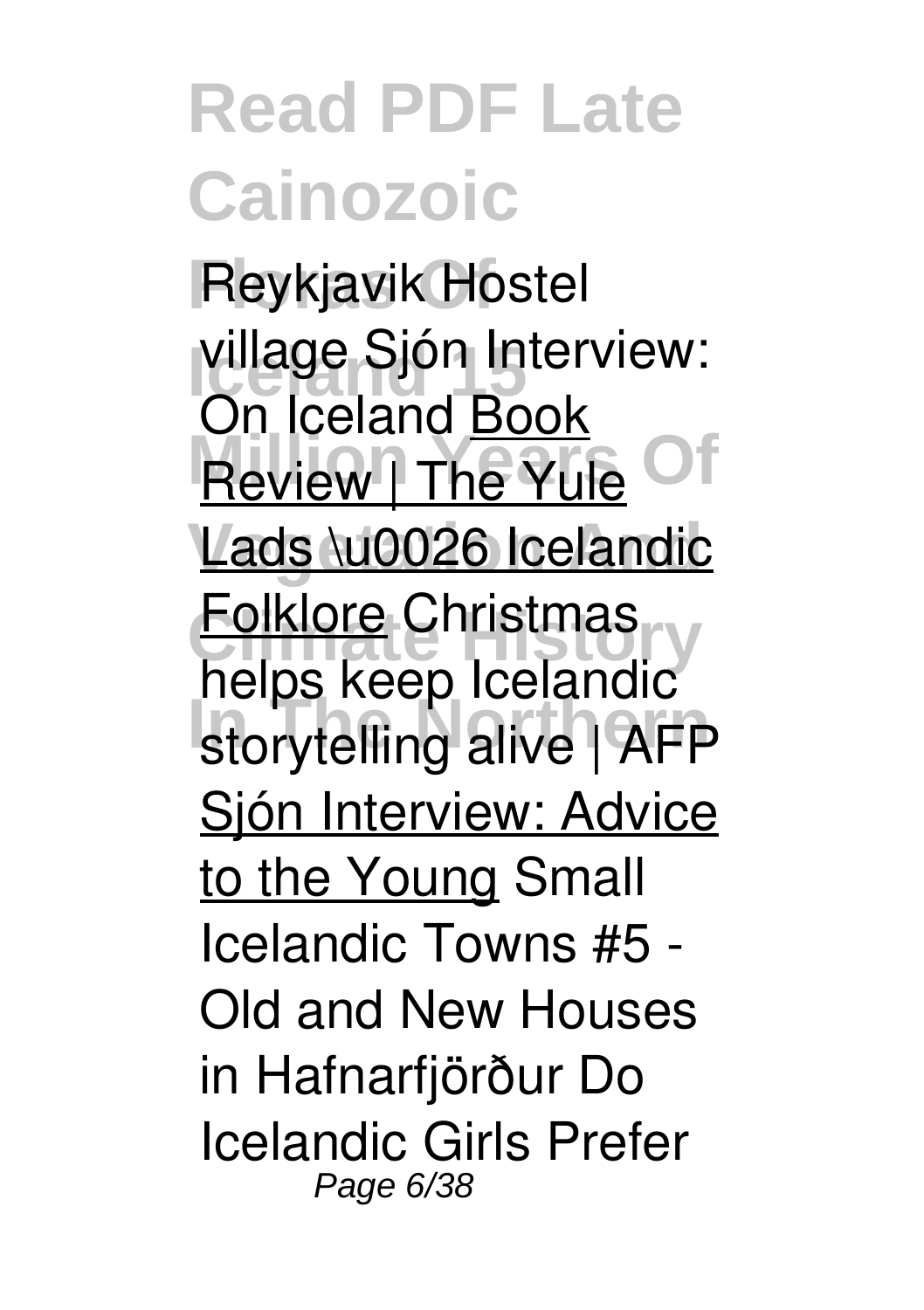**Floras Of** *Guys With Big* **Ideal**<br> **Iceae**<br> *<u>Case</u>***</u><br>
<b>***Case Million A TOUR OF* **REYKJAVIK:n And Iceland's Cool Capital Icelandic People <sup>e</sup>M** *Face? (Reykjavík,* 8 Strange Habits of *(Icelandic) fyrstu skrefin kids talking The beautiful town Seydisfjordur in late April, East Iceland.*

How to speak with an Page 7/38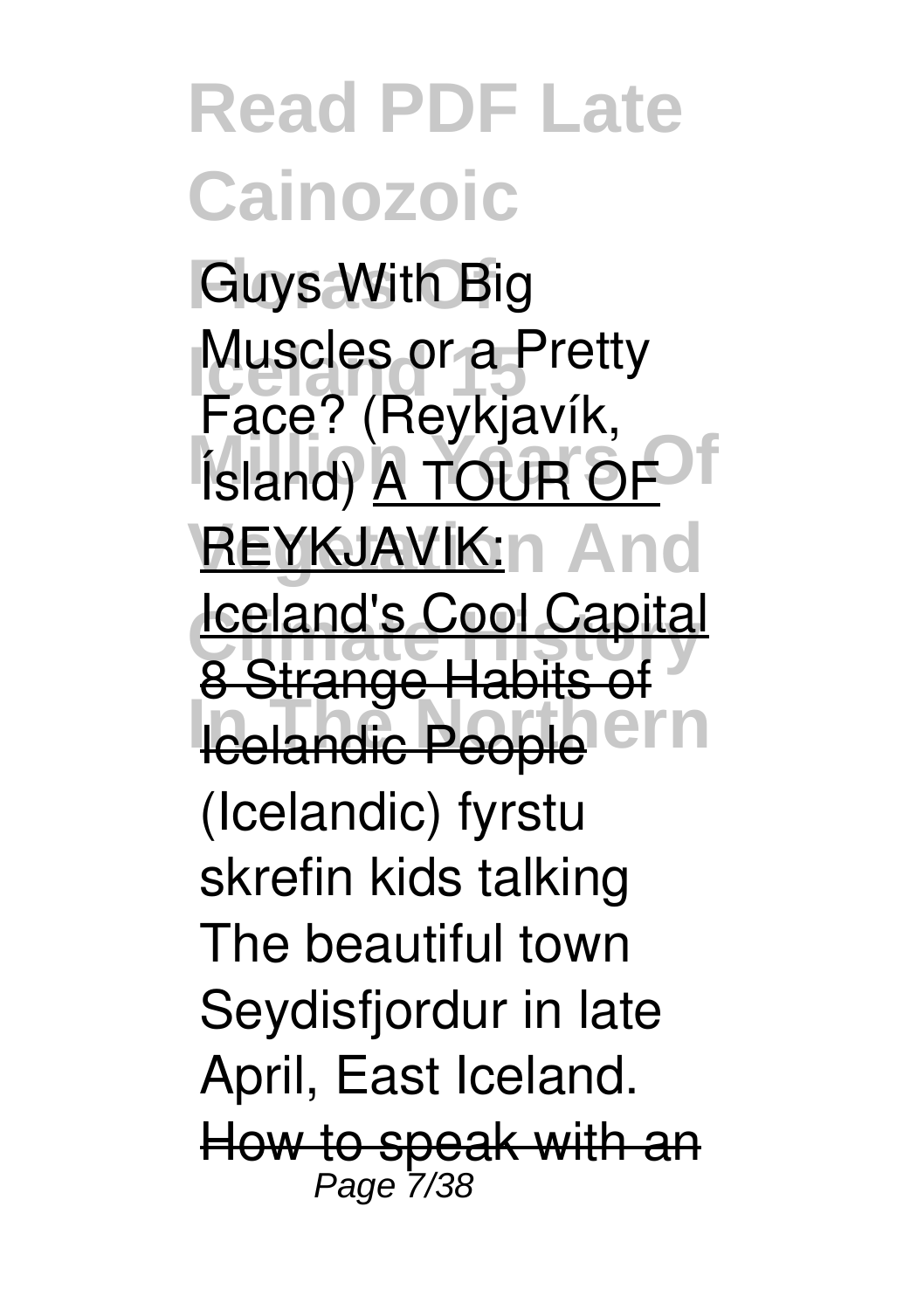#### **Foelandic accent**

**Icelandic Santa Claus** Yule Lads Inspired by **Veland Visit n And Reykjavik - 5 Things**<br>New Will Lave No. 2022 **Hate Reykjavik, PTN** / 13 Yule LadsThe You Will Love \u0026 Iceland Jólabókaflóð | YULE BOOK FLOOD **FANTASTIC** BOOKS AWTFT  $I$ celand Vlog  $\Box$ Fabulous Bookstores Page 8/38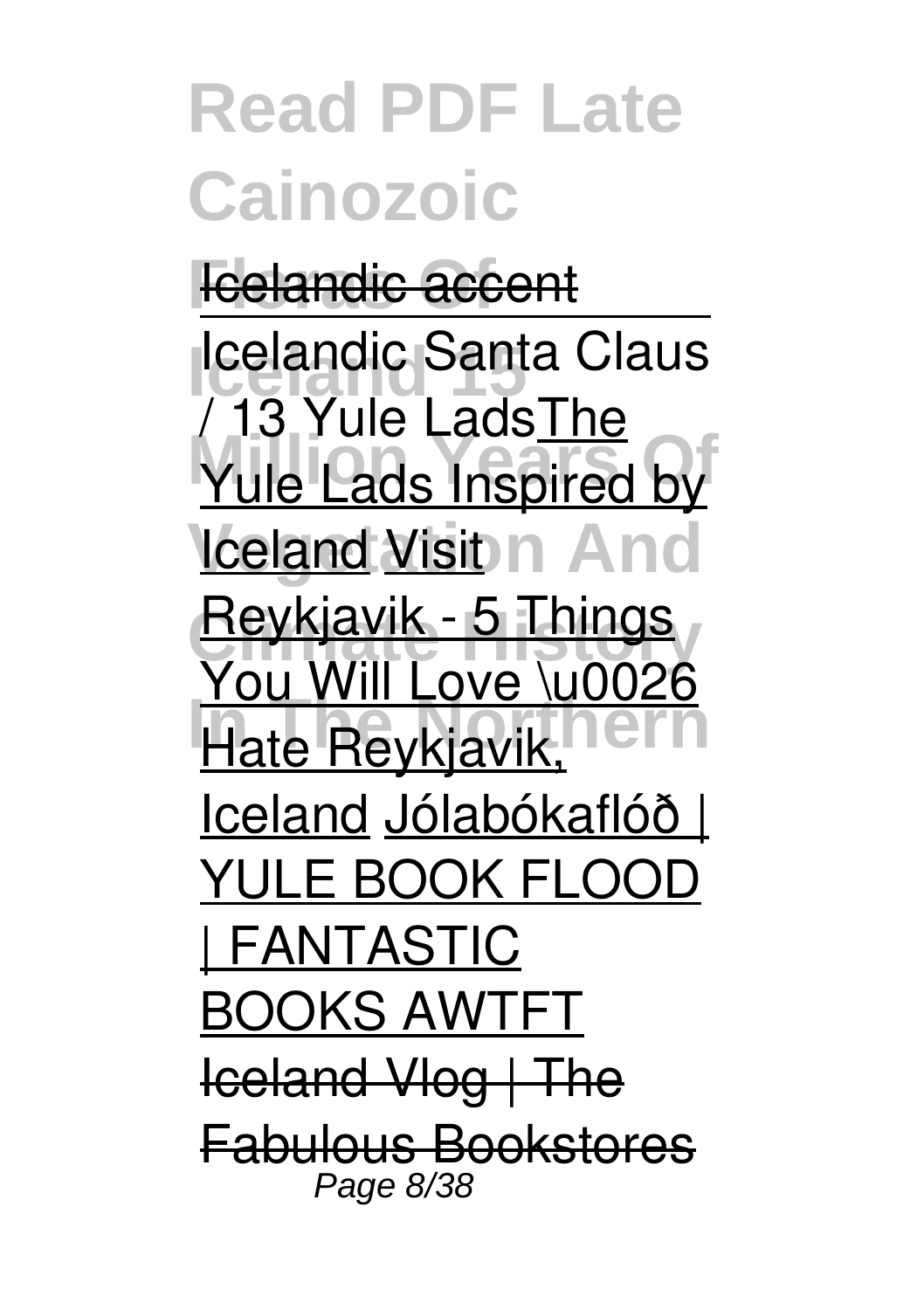**ef Reyjkavik One Out Iceland 15** of Ten People in **Book Why Doars Of Icelanders Write?** In c #IntroToIceland<sub>tory</sub> **In The Northern** Hveragerdi ICELAND Iceland Will Publish a Reykjadalur and *Jólabókaflóð | Vlogmas* The beautiful Icelandic tradition of giving books on Christmas Eve. *Iceland Ahmadi* Page 9/38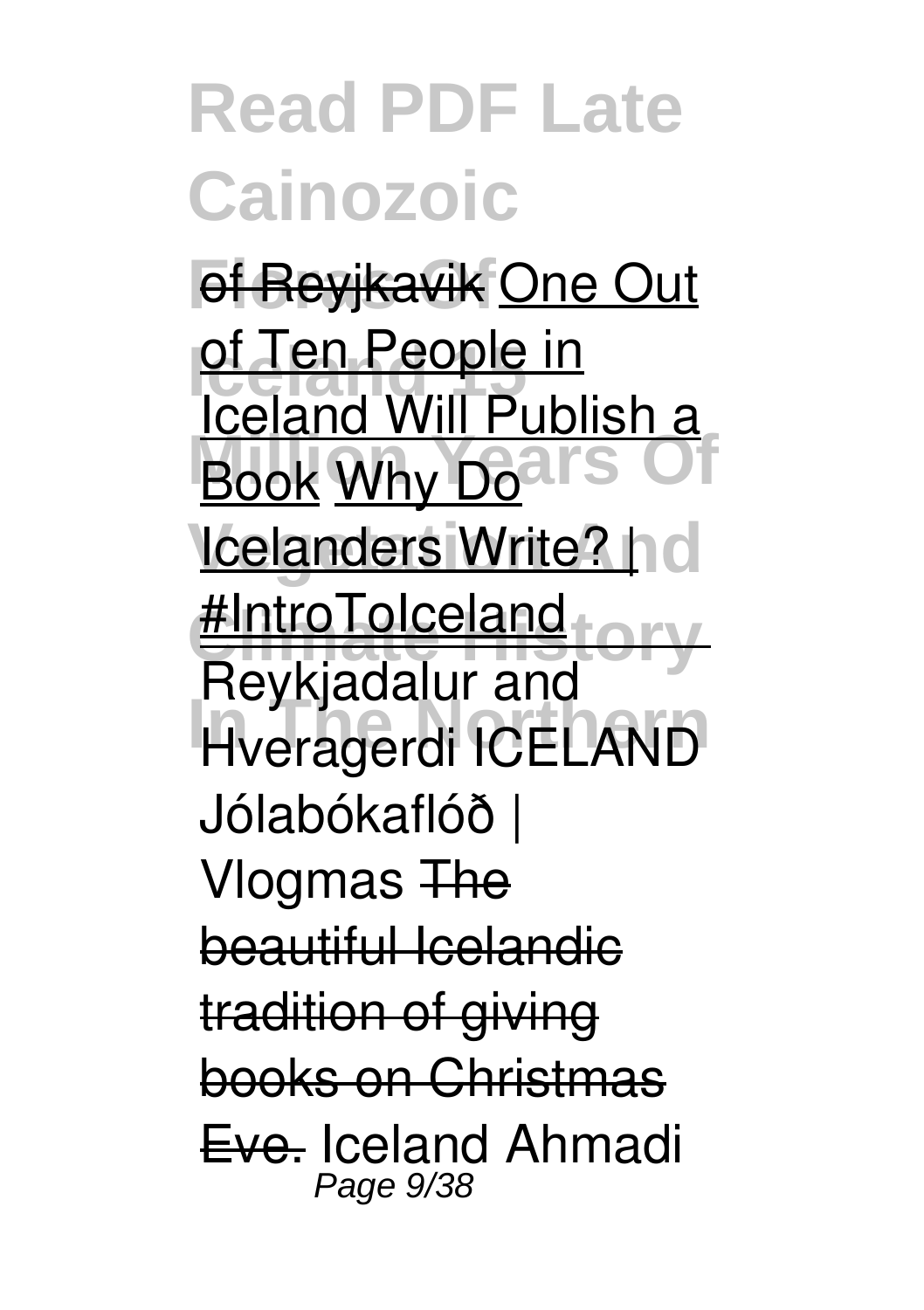**Muslims host peace Iceland 15**<br>Coinceala Flate **Million Years Of Late Cainozoic Floras** of Iceland Book to ry **Years of Vegetation Cainozoic Floras Of** Subtitle 15 Million and Climate History in the Northern North Atlantic Authors. Thomas Denk; Friðgeir Grimsson; Reinhard Zetter; Page 10/38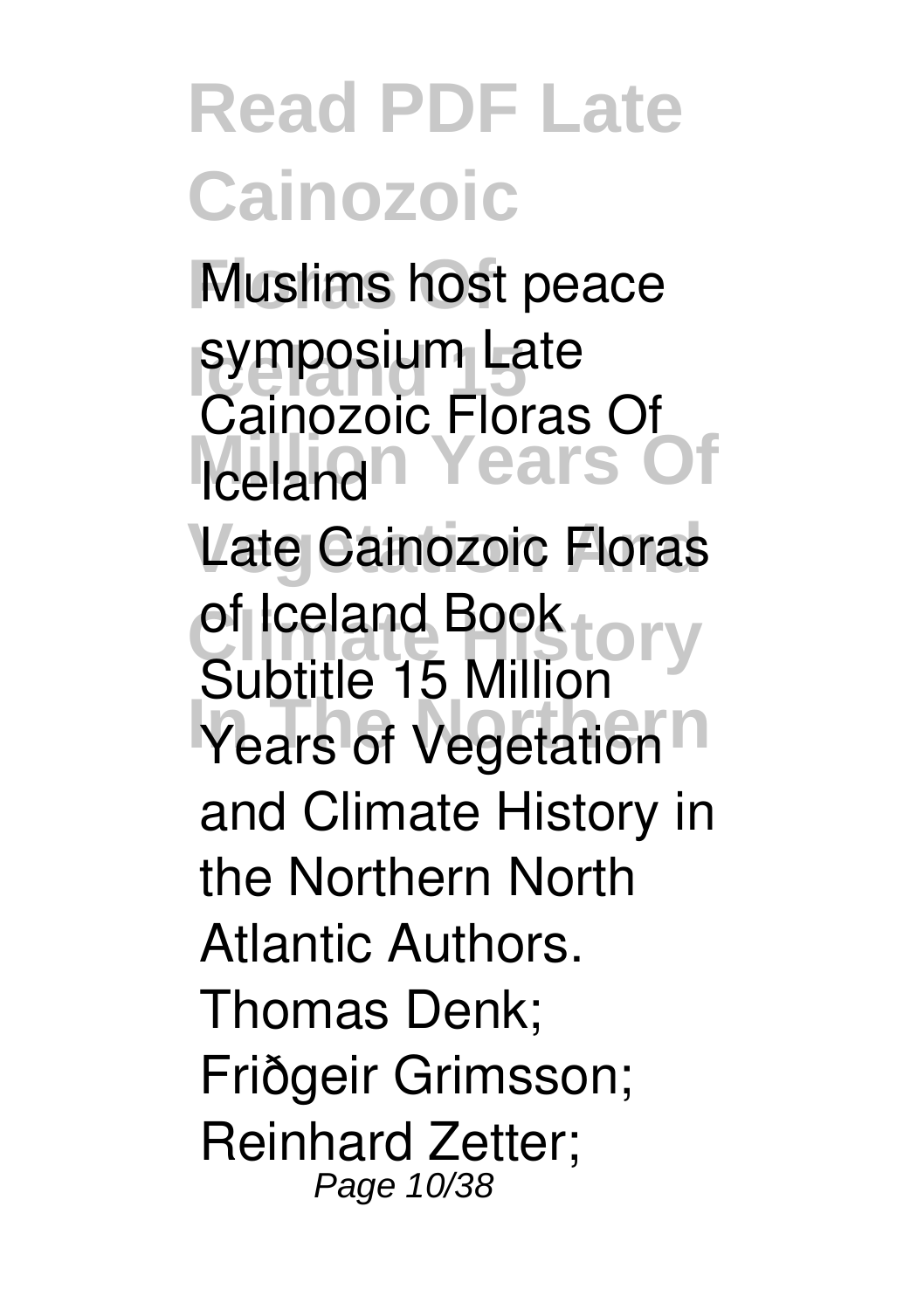Eeifur A. Símonarson; **Iceland Topics in**<br>Conhigleau Cerica Volume 35 Copyright 2011 Publisher And **Springer Netherlands In Springer Northern** Geobiology Series Copyright Holder Science+Business Media B.V. eBook ISBN

**Late Cainozoic Floras of Iceland - 15 Million** Page 11/38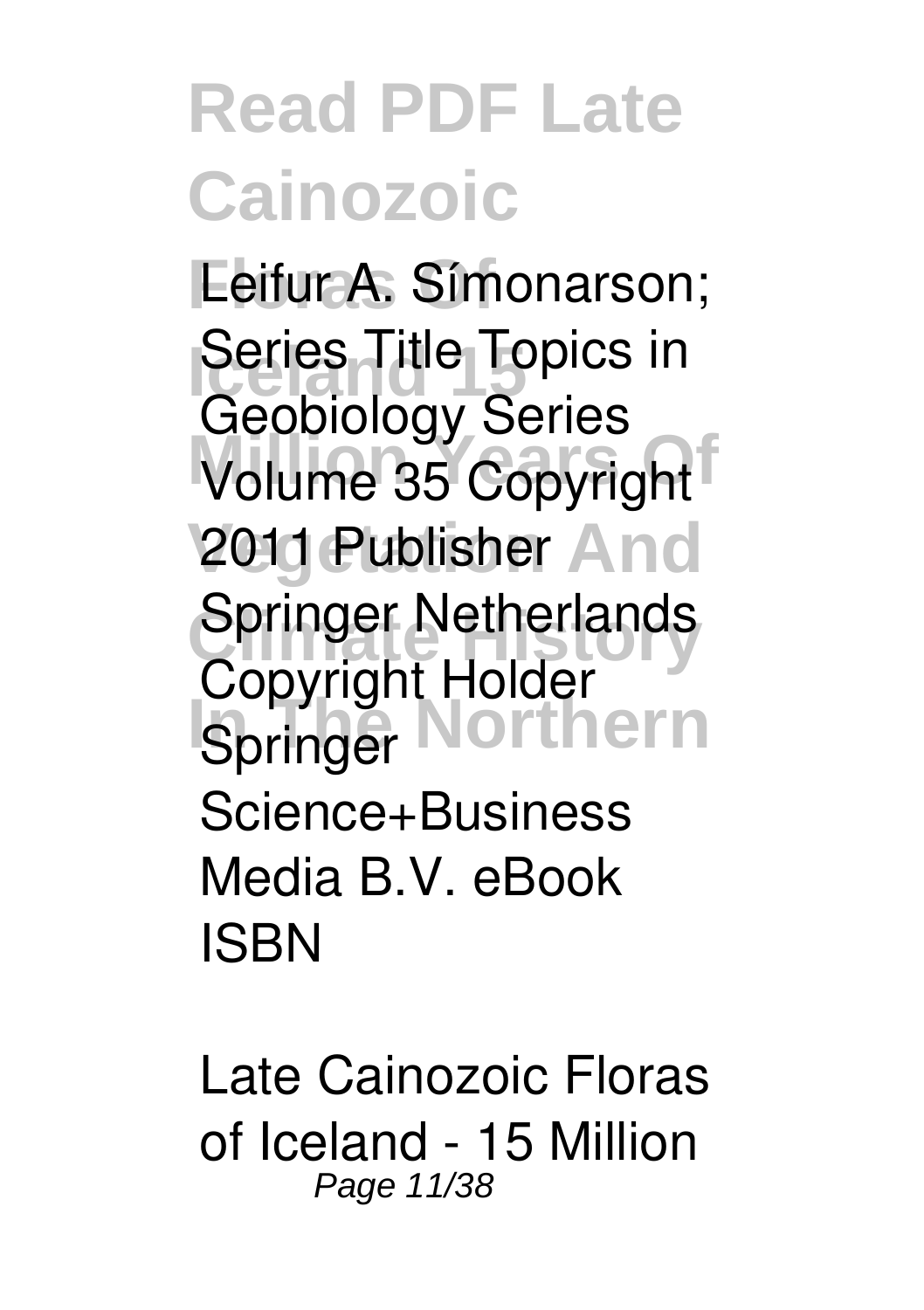**Years of ... This beautifully-**<br>illustrated mana **Million Years Of** of the macro- and microfloras from the late Cenozoic of **ory** successor to Oswald illustrated monograph Iceland is a worthy Heer's "Flora fossilis arctica". Its broad scope makes it a must for all scientists interested in climatic change and Page 12/38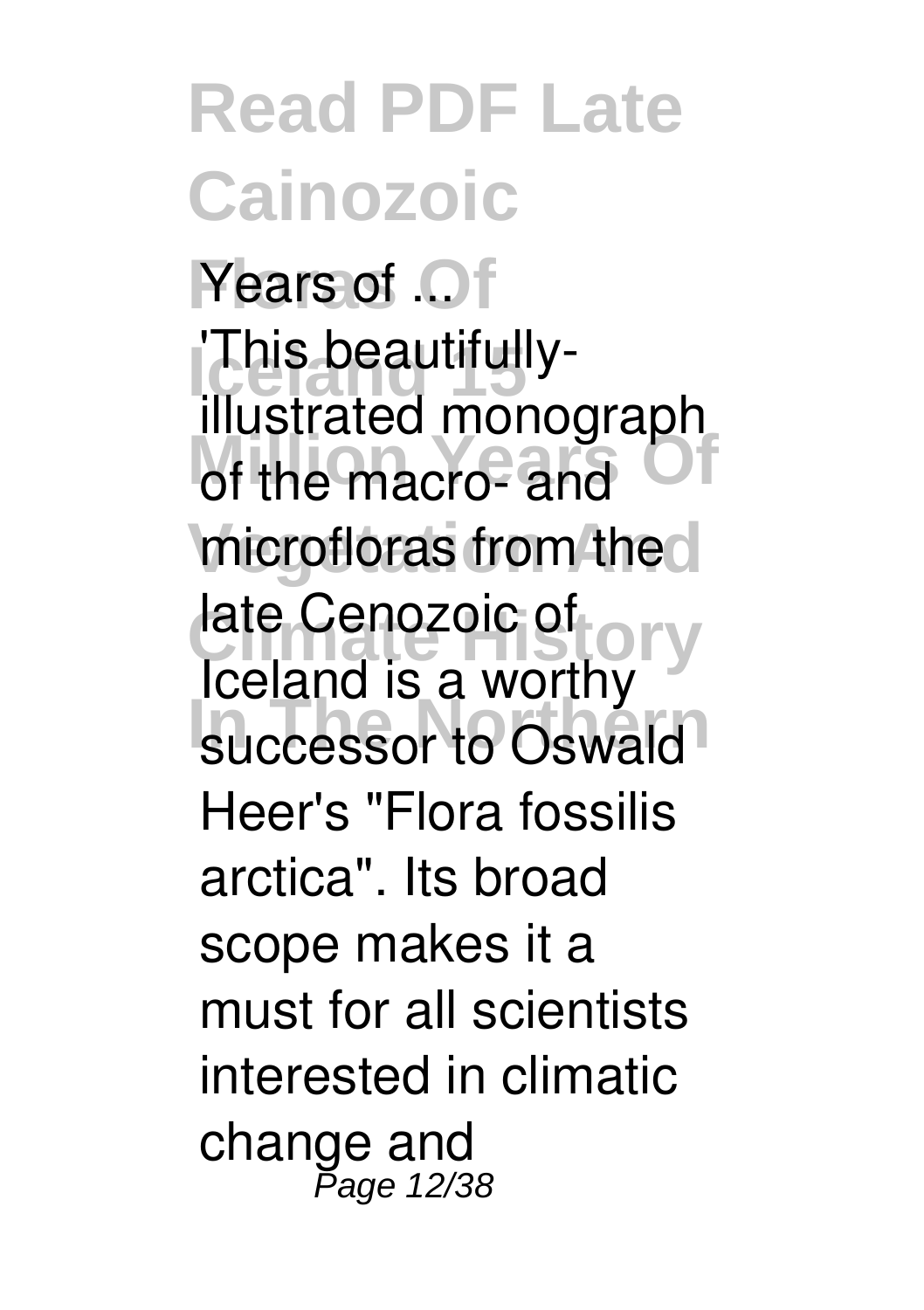palaeobiogeography **In the North Atlantic**<br> **If you're a limit among Million** Classic for years to Off cometation And **Climate History In The United States** region. It will remain a **Late Cainozoic Floras Academic ...** 'This beautifullyillustrated monograph of the macro- and microfloras from the late Cenozoic of Page 13/38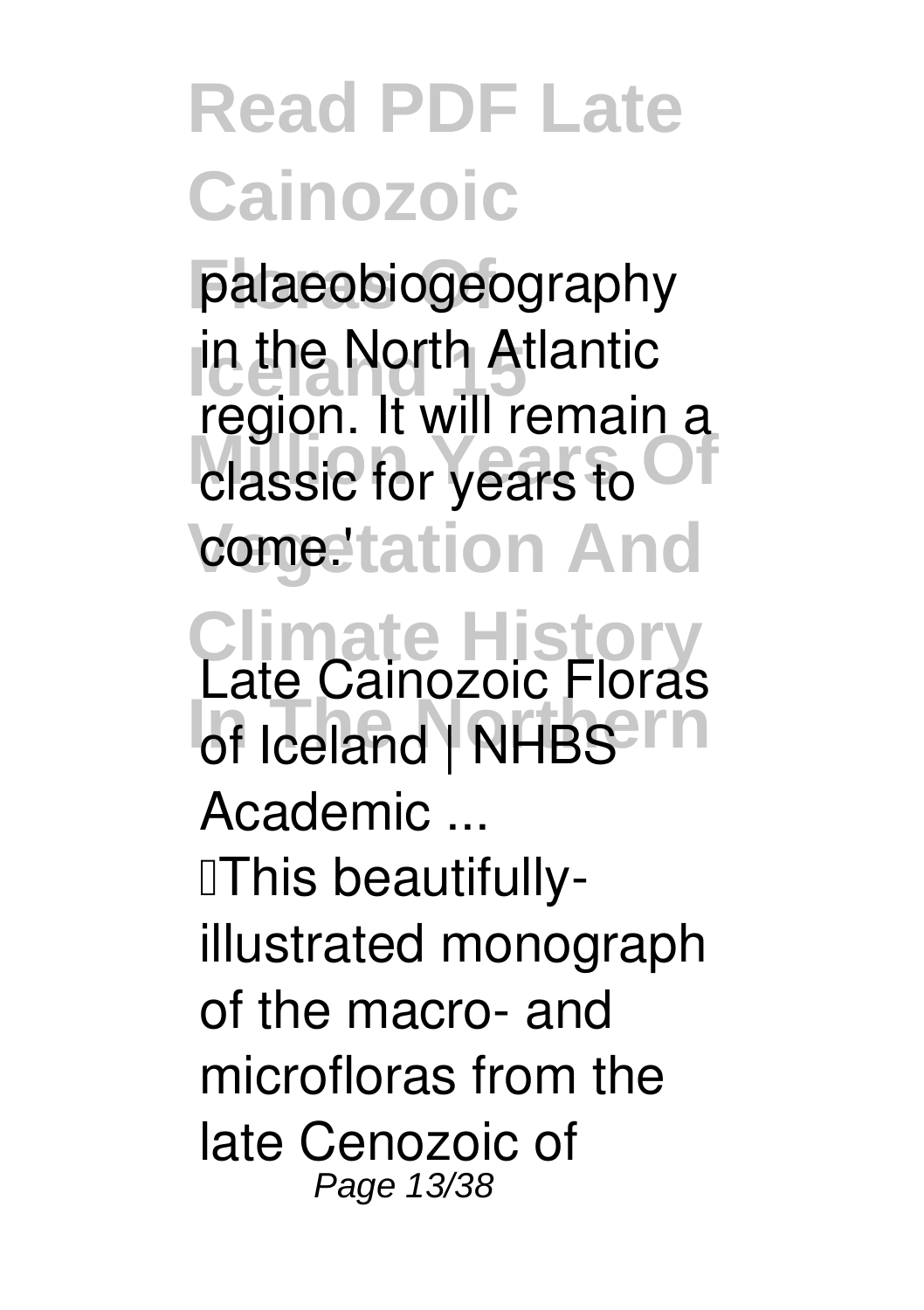**Iceland is a worthy Increaser to Oswald Million Years Of** scope makes it a nd must for all scientists **Indianal Change and Orthern** Heer<sup>ns</sup> **Flora** fossilis interested in climatic palaeobiogeography in the North Atlantic region.

**Late Cainozoic Floras of Iceland |** Page 14/38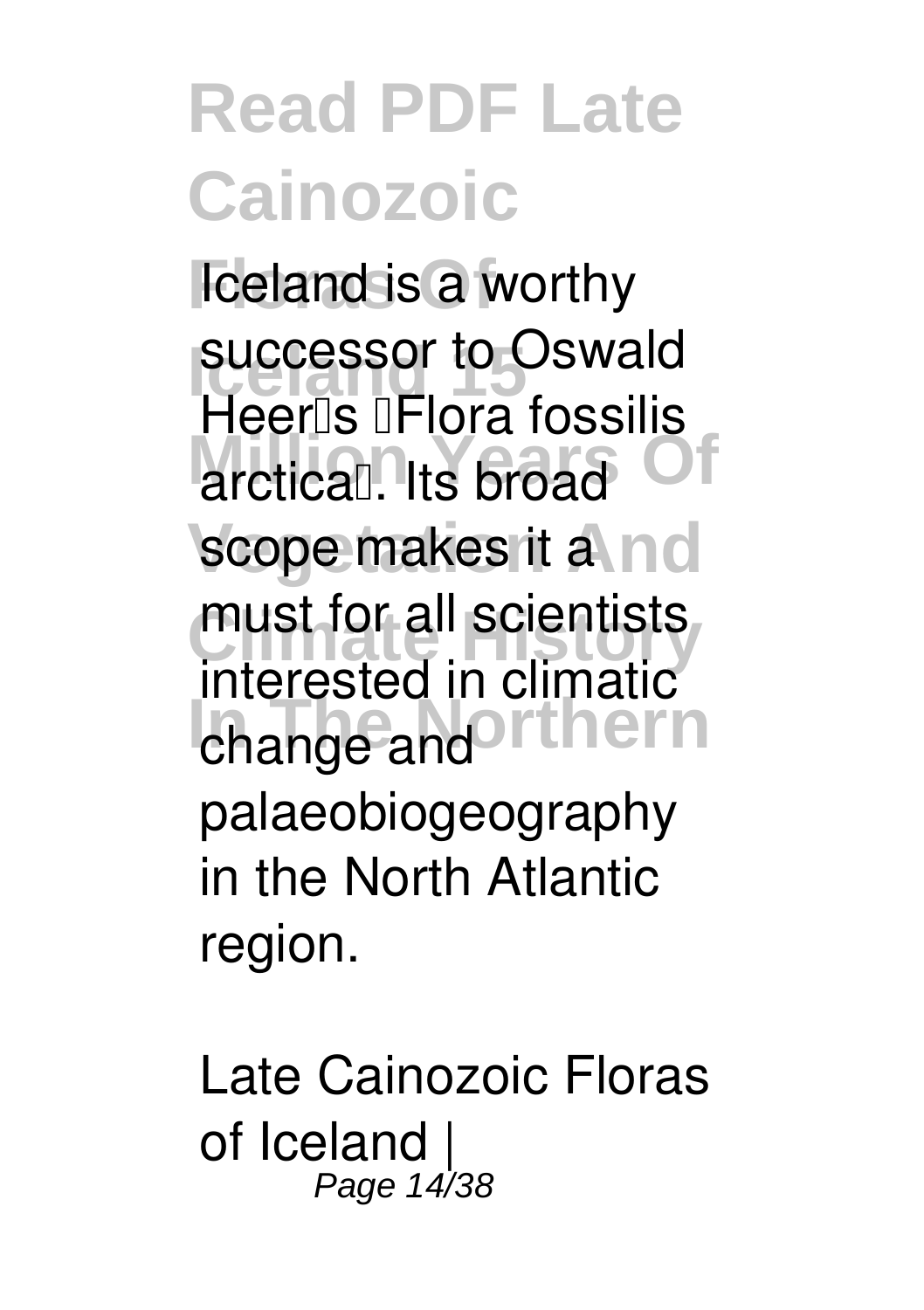**Floras Of SpringerLink** Late Cainozoic Floras **Million Years Of** Years of Vegetation and Climate History in the Northern North **In Topics in Geobiology:** of Iceland: 15 Million Atlantic Volume 35 of Authors: Thomas Denk, Friðgeir Grimsson,...

**Late Cainozoic Floras of Iceland: 15 Million** Page 15/38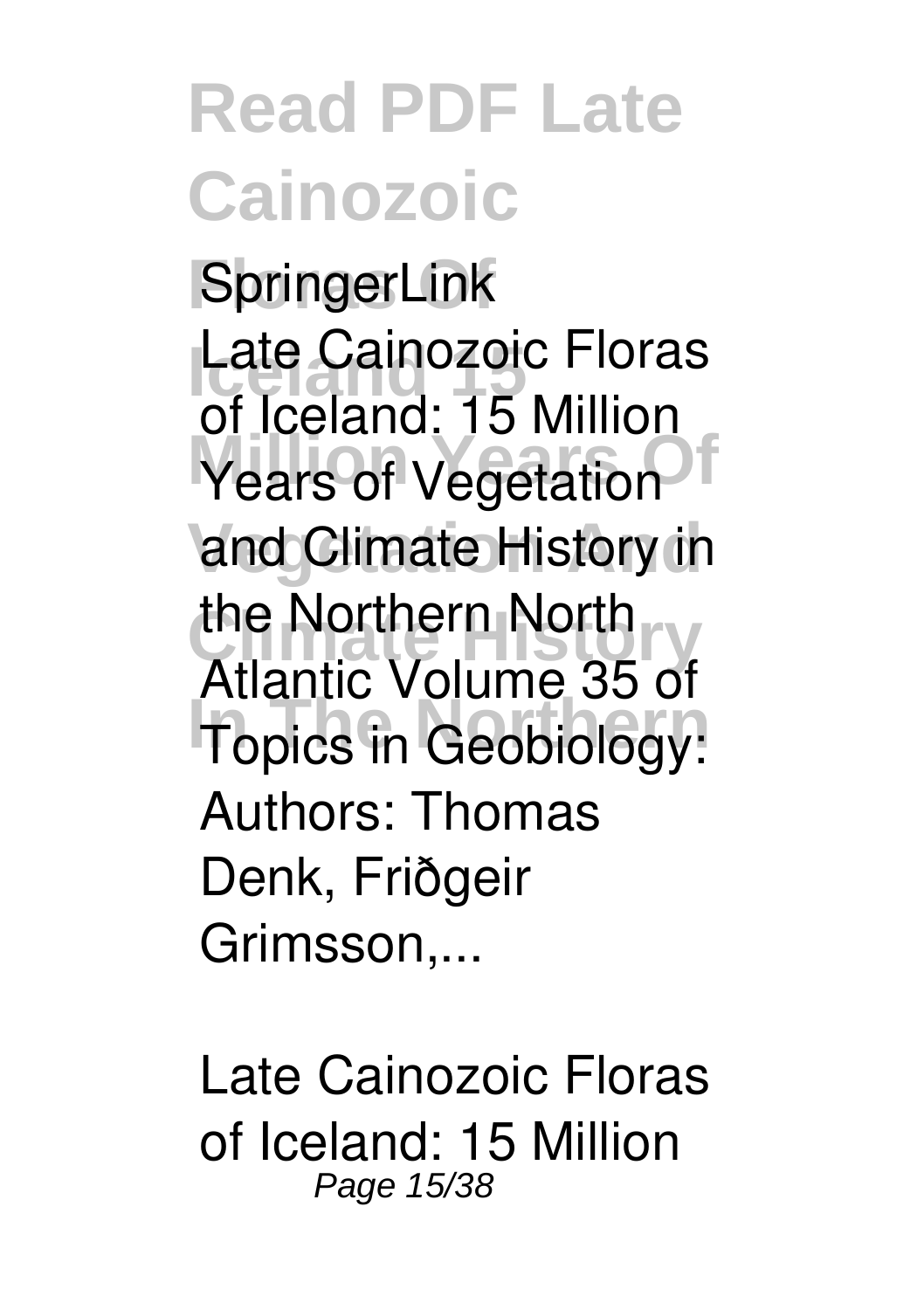**Years of ...** Late Cainozoic Floras **Million Years Of** Years of Vegetation and Climate History in the Northern North Denk, Friðgeir thern of Iceland: 15 Million Atlantic By Thomas Grimsson, Reinhard Zetter, Leifur A. Símonarson English | PDF | 2011 | 863 Pages | ISBN : 9400703716 | 80.61 Page 16/38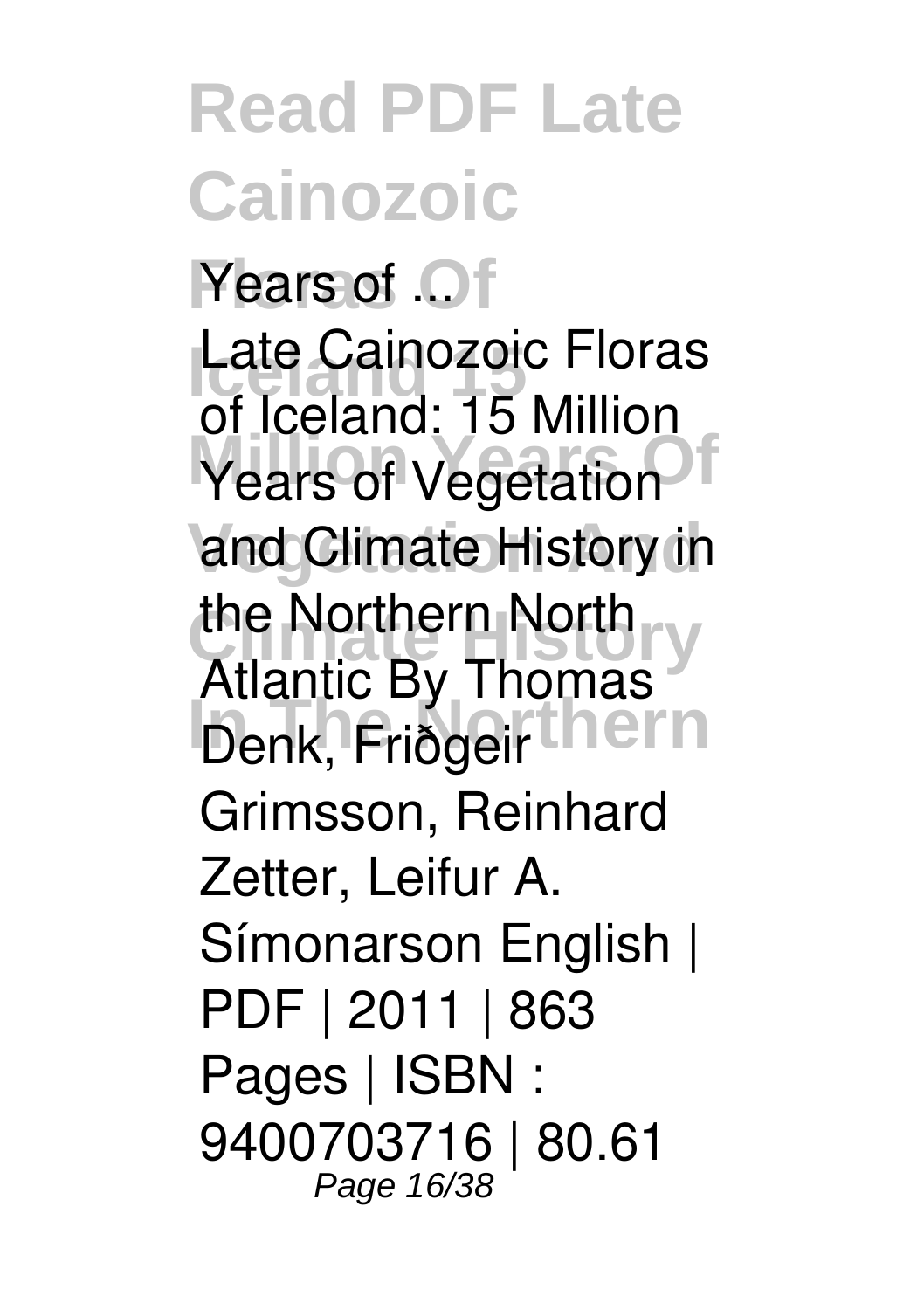**MB** Being the only place in the northern<br>Narth Atlantia vialdin **Mail Andree Stranger** terrestrial sediments rich in plant fossils, y **In The Indian Provided** North Atlantic yielding Iceland provides a vegetation and climate development in this region.

**Late Cainozoic Floras of Iceland: 15 Million** Page 17/38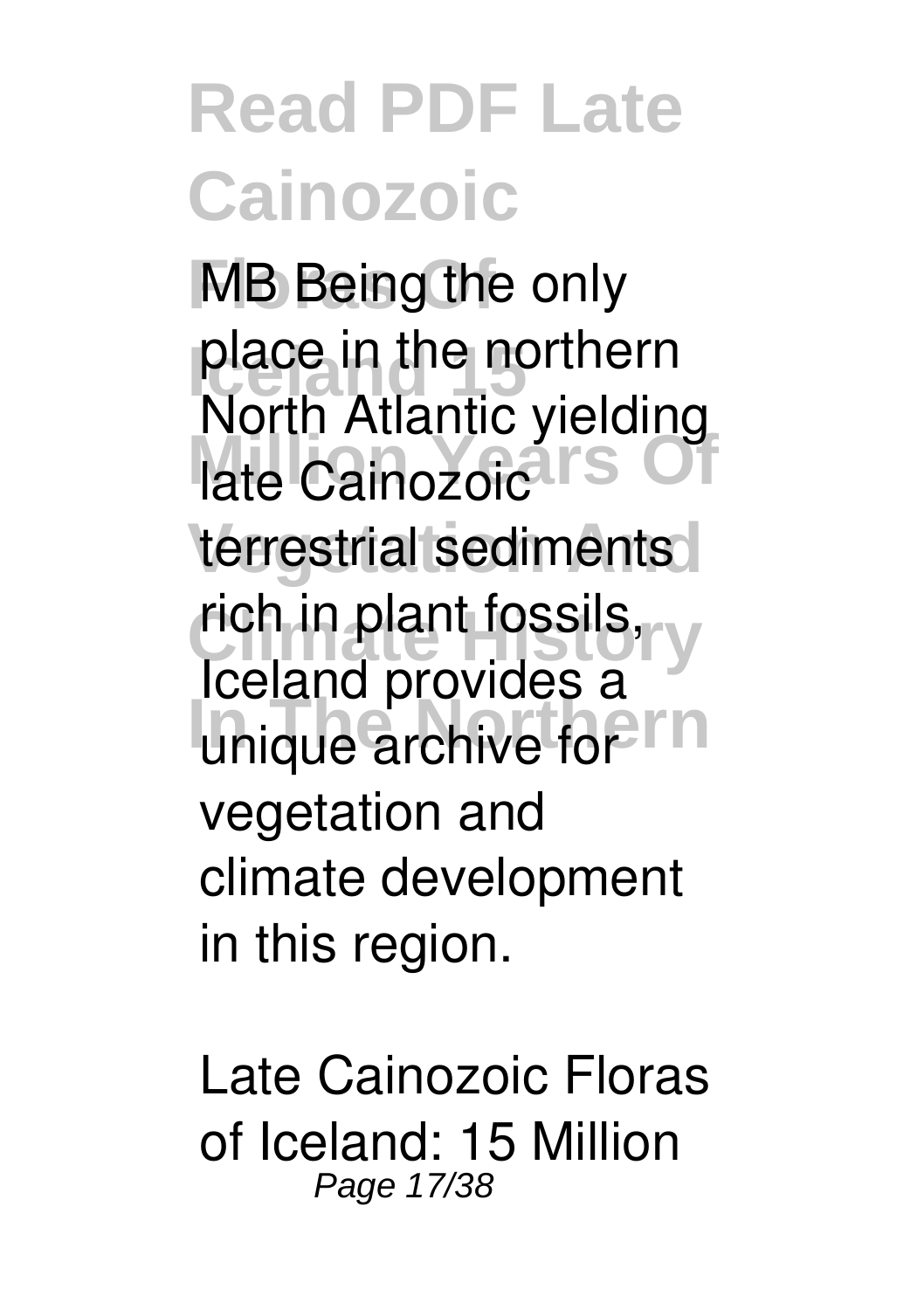**Years of ... This beautifully-**<br>illustrated mana **Million Years Of** of the macro- and microfloras from the late Cenozoic of **ory** successor to Oswald illustrated monograph Iceland is a worthy Heer's "Flora fossilis arctica". Its broad scope makes it a must for all scientists interested in climatic change and .<br>Page 18/38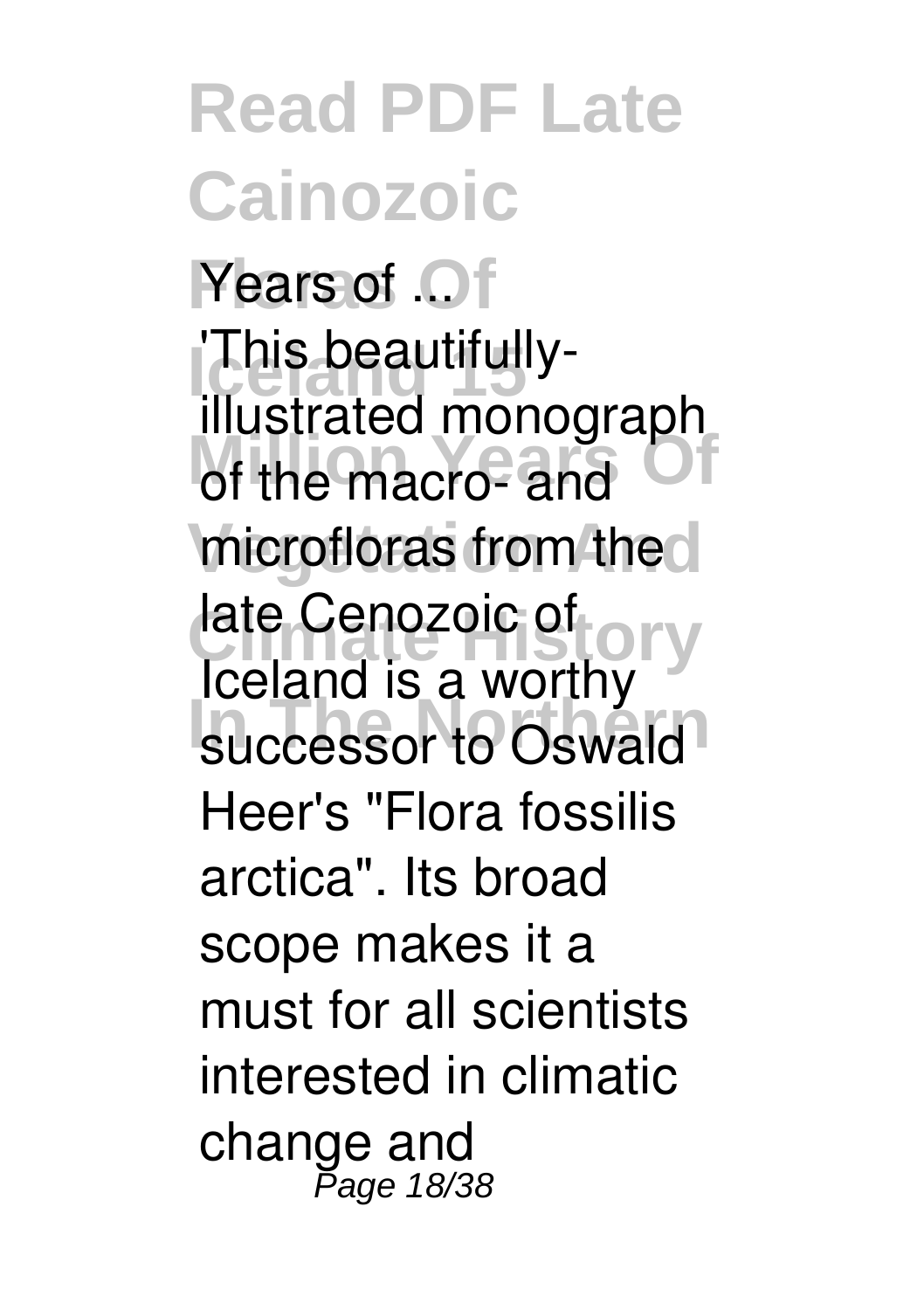palaeobiogeography **In the North Atlantic**<br> **If you're a limit among Million** Classic for years to Off cometation And **Climate History In The Northern of Iceland : Thomas** region. It will remain a **Late Cainozoic Floras Denk : 9789400703711** The classic Surtarbrandur floras of Iceland are 12 Ma (late Serravallian) and Page 19/38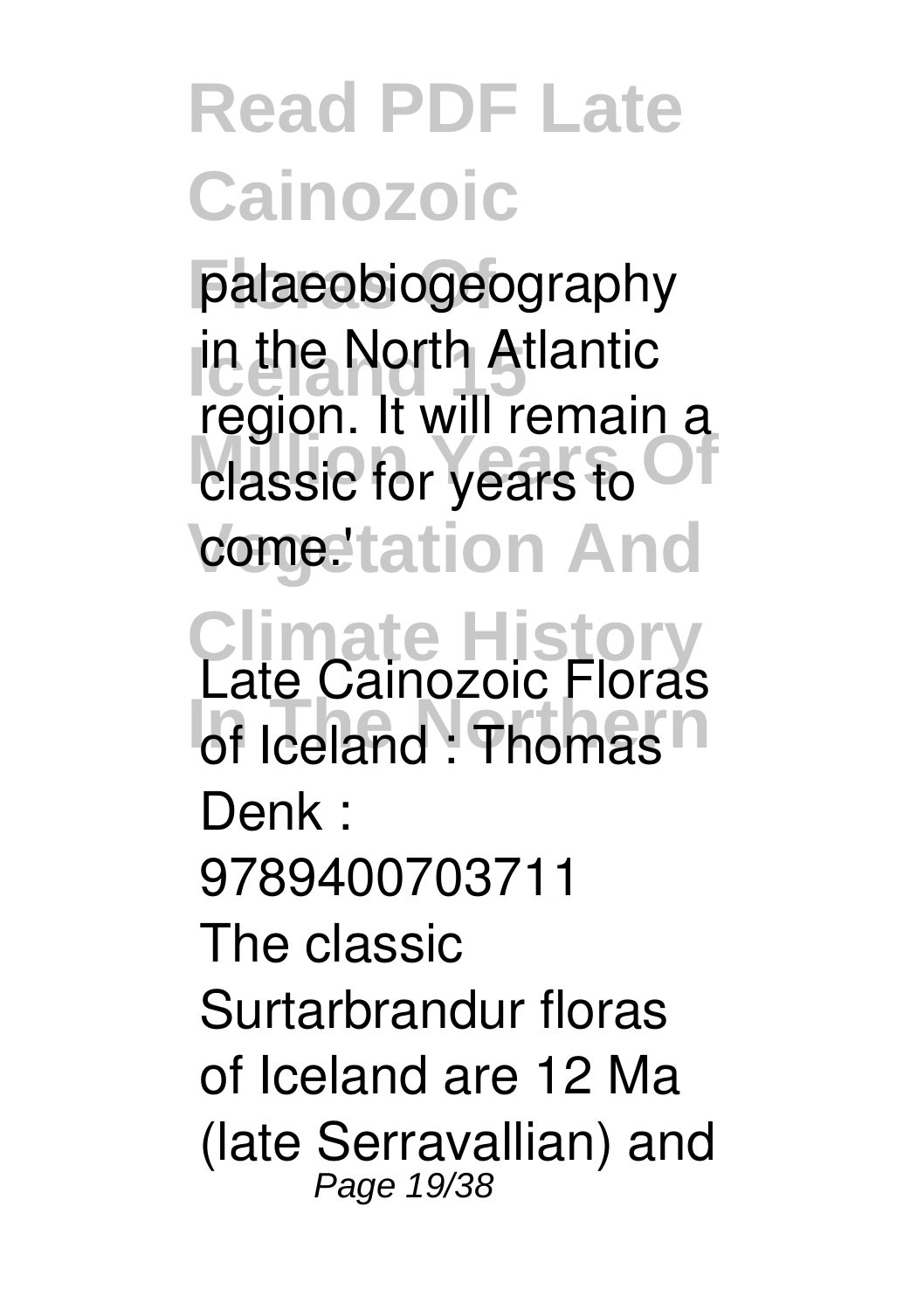belong to the **Brjánslækur-Seljá** make up the most Of diverse macroflora<sup>d</sup> Khown from the **Lory In The Northern** Formation. They known from the Miocene of Iceland,...

**Late Cainozoic Floras of Iceland: 15 Million Years of ...**

Buy Late Cainozoic Floras of Iceland: 15 Million Years of Page 20/38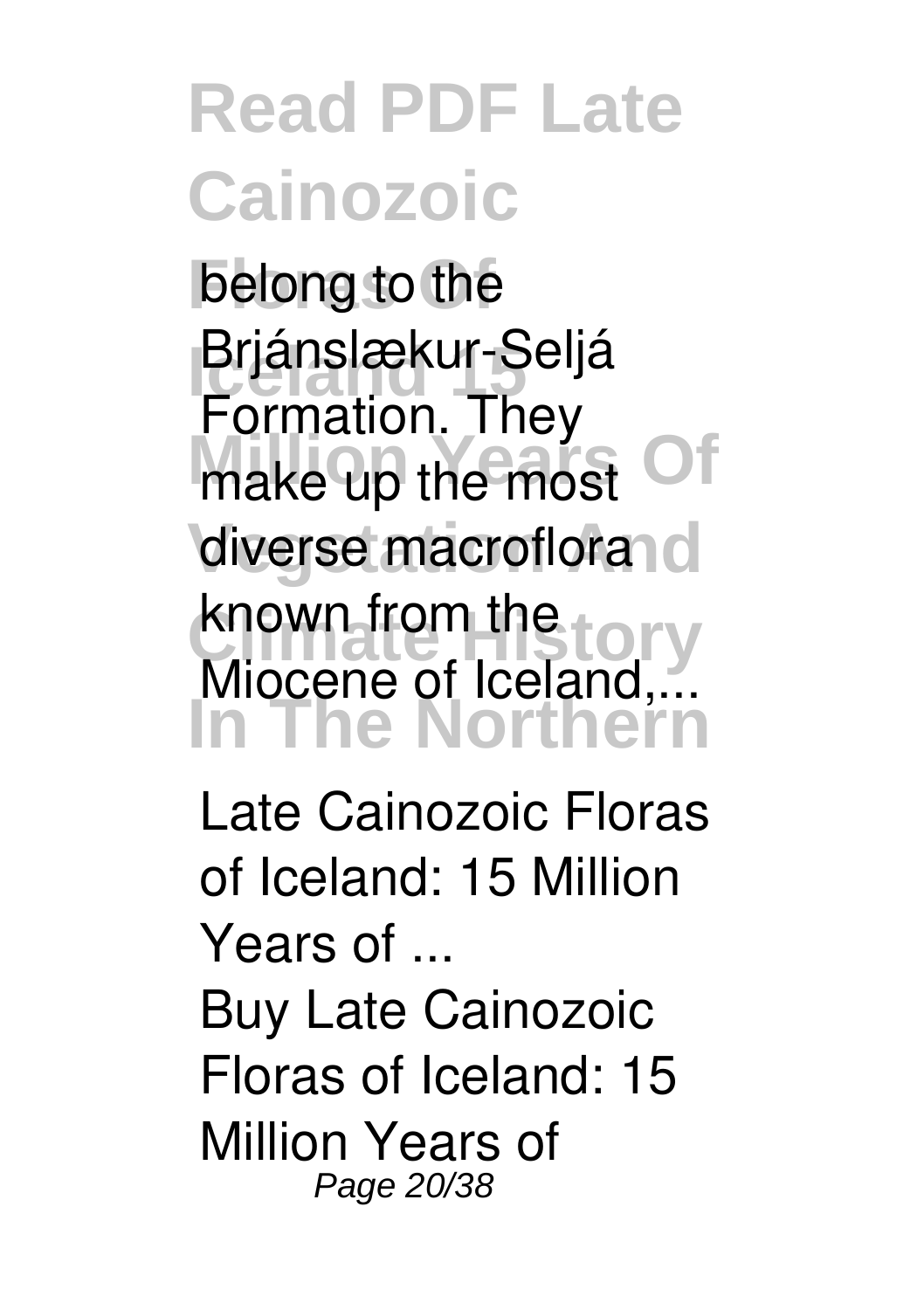**Floras Of** Vegetation and **Climate History in the** Atlantic (Topics in Of Geobiology) on And **Climate History** Amazon.com FREE qualified ordershern Northern North SHIPPING on

**Late Cainozoic Floras of Iceland: 15 Million Years of ...** Late Cainozoic Floras of Iceland: 15 Million Page 21/38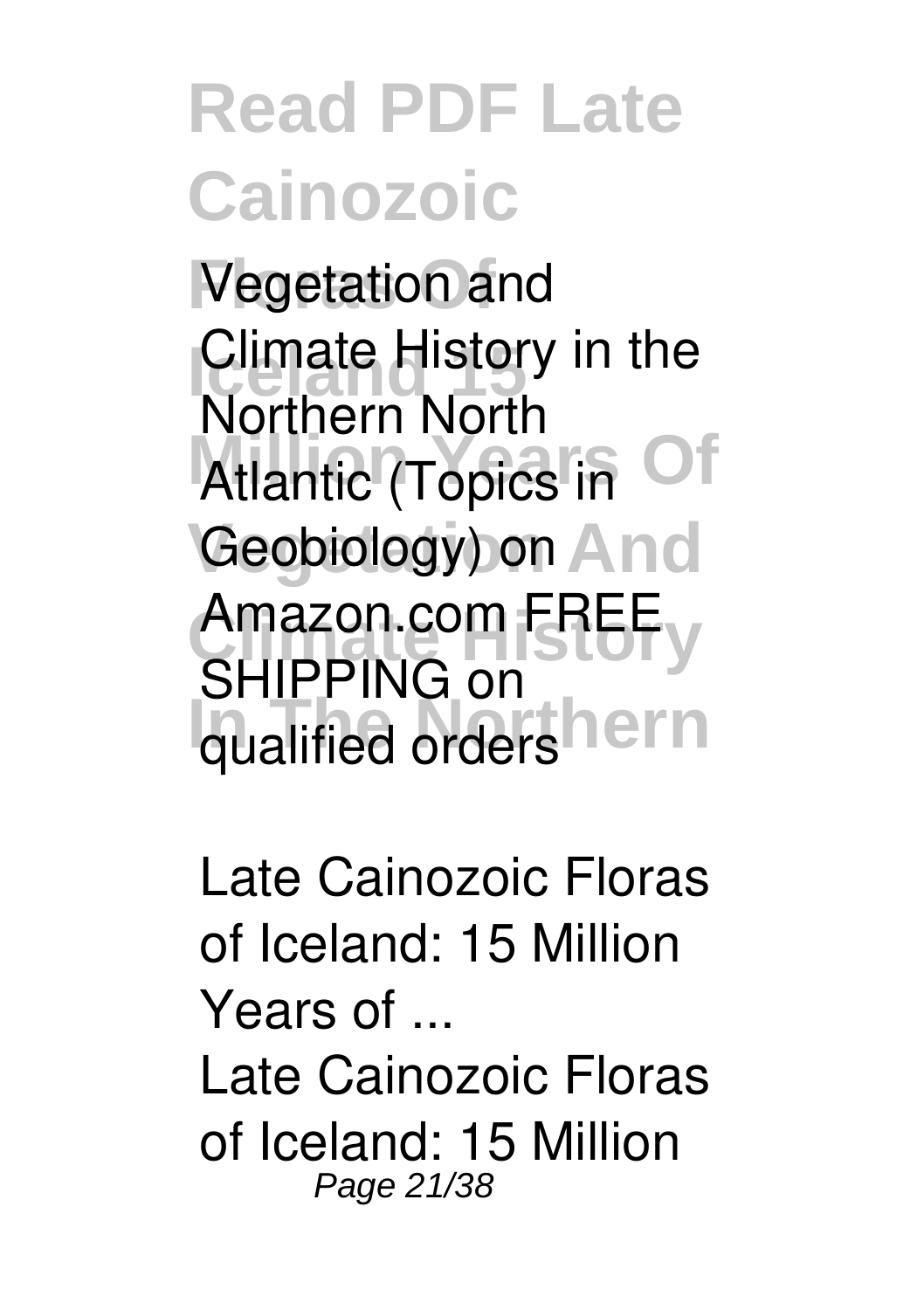**Years of Vegetation** and Climate History in Atlantic: 35: Denk, Of **Thomas, Grimsson, cl** Friðgeir, Zetter ... tor y the Northern North

Late Cainozoic Floras **of Iceland: 15 Million Years of ...**

'This beautifullyillustrated monograph of the macro- and microfloras from the Page 22/38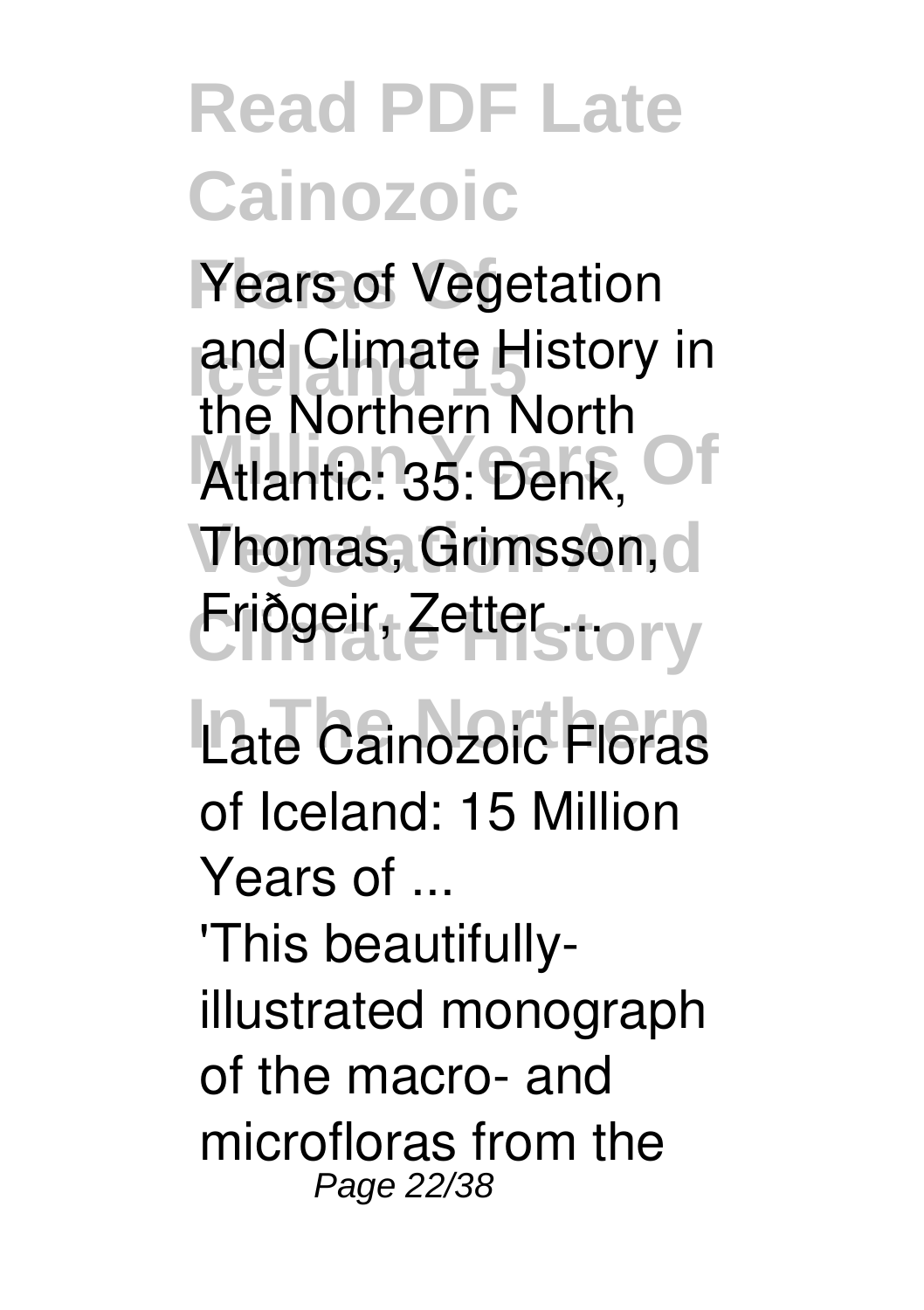**Floras Of** late Cenozoic of **Iceland is a worthy Heer's "Flora fossilis"** arctica". Its broad no scope makes it a **Interested in climatic** successor to Oswald must for all scientists change and palaeobiogeography in the North Atlantic region. It will remain a classic for years to come.' Page 23/38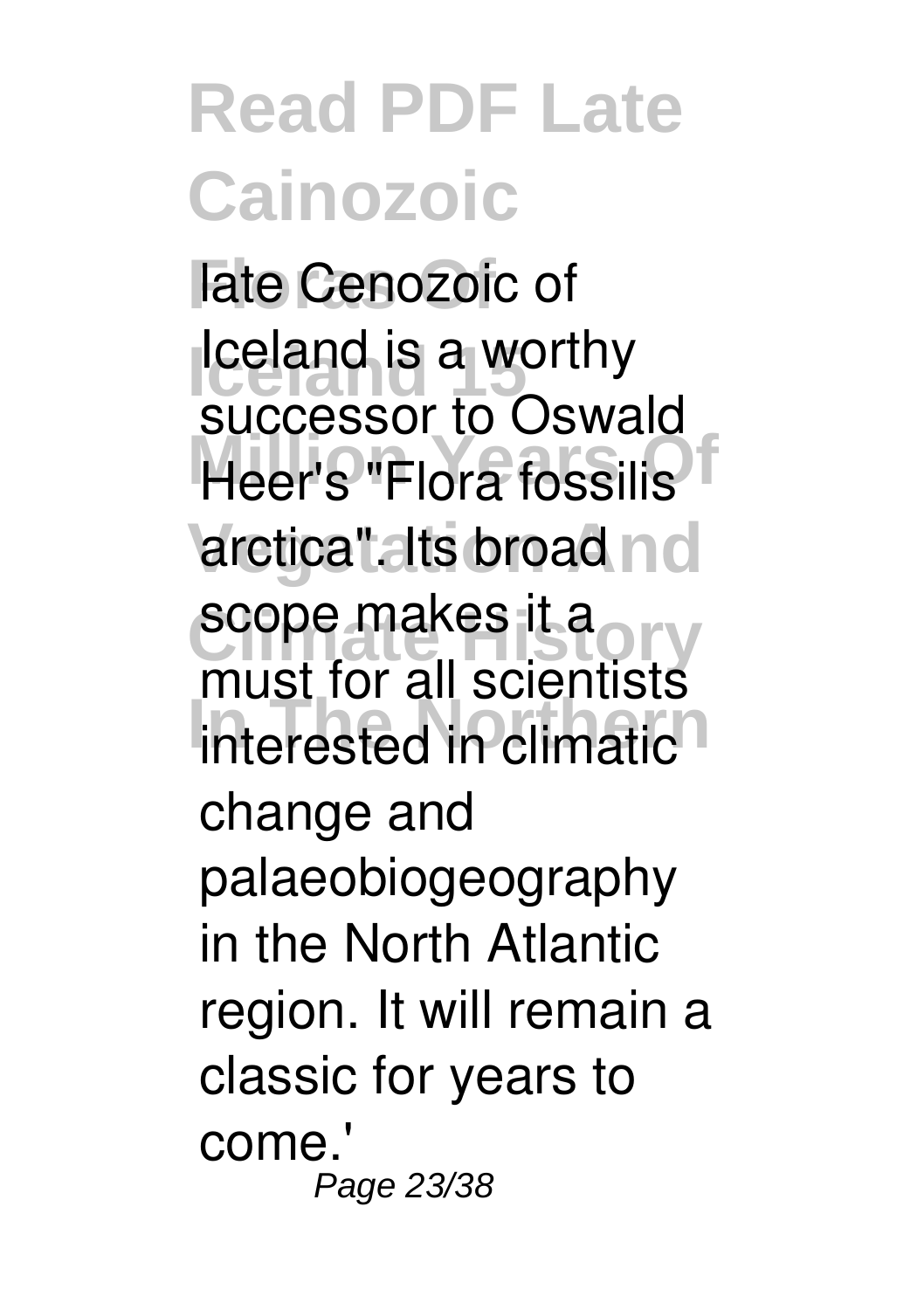### **Read PDF Late Cainozoic Floras Of**

**Late Cainozoic Floras** Years Of ...<sup>.</sup> **Pears** Of **of Iceland: 15 Million**

'This beautifully-And illustrated monograph microfloras from the of the macro- and late Cenozoic of Iceland is a worthy successor to Oswald Heer's "Flora fossilis arctica". Its broad scope makes it a Page 24/38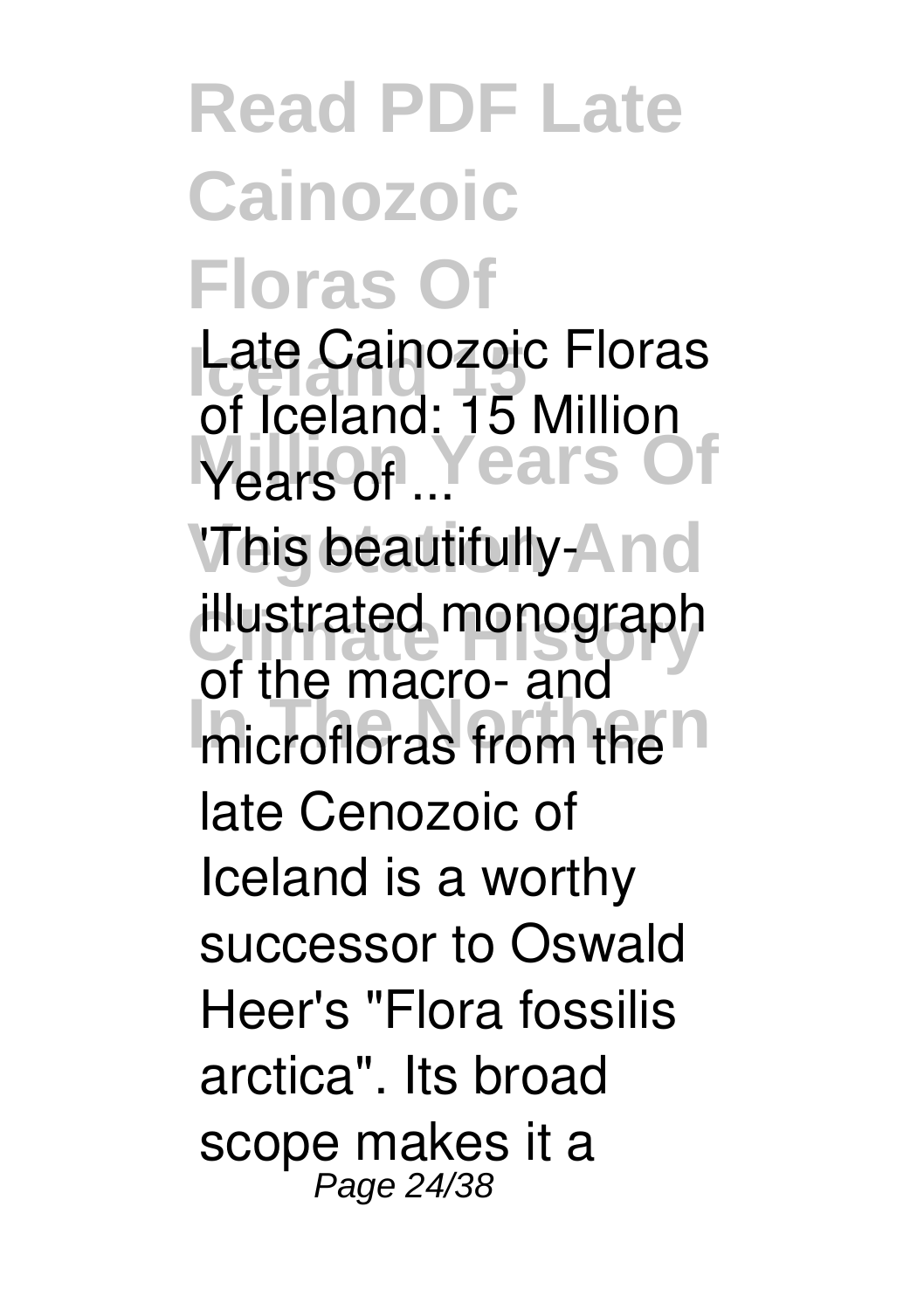**Finust for all scientists Interested in climatic** palaeobiogeography in the North Atlantic<sup>ol</sup> region. It will remain a **Come.'e Northern** change and classic for years to

**Late Cainozoic Floras of Iceland | Dodax.at** 'This beautifullyillustrated monograph of the macro- and Page 25/38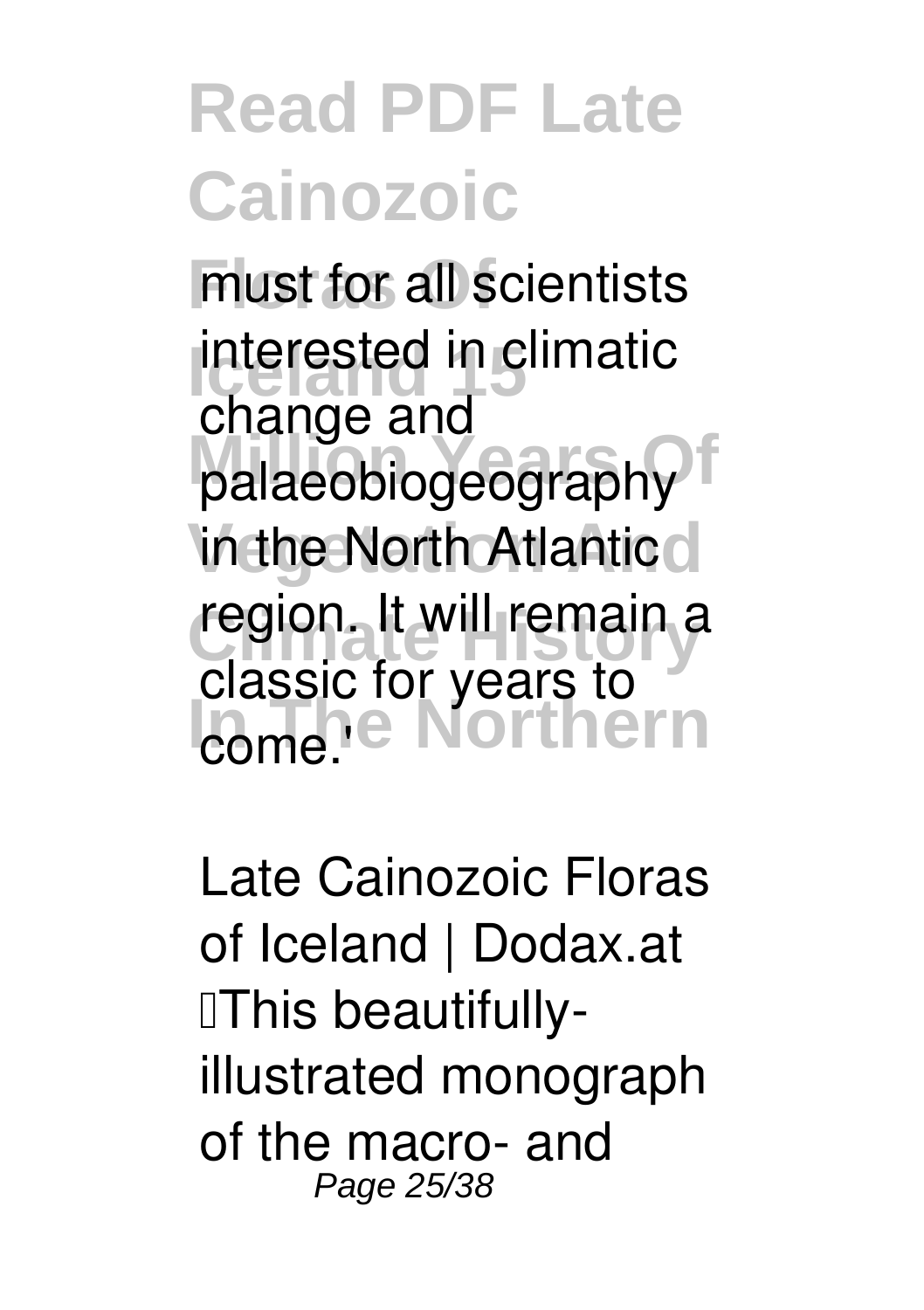microfloras from the **Iceland 15** late Cenozoic of successor to Oswald Heer<sup>ns</sup> <sup>IFlora</sup> fossilis arctica<sup>n</sup>. Its broad<br> **arctical In The Indian Scientists** Iceland is a worthy scope makes it a interested in climatic change and palaeobiogeography in the North Atlantic region.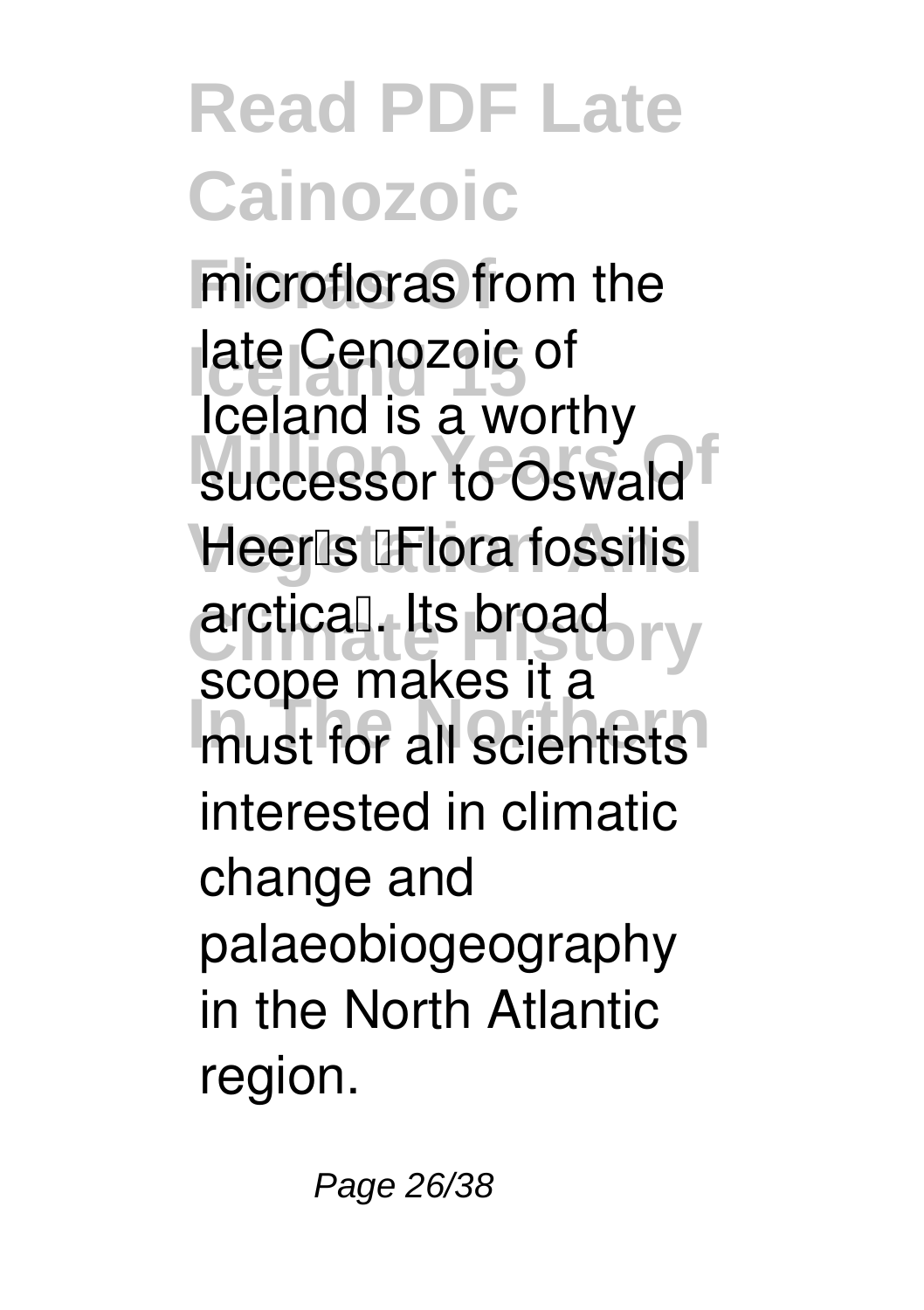**Floras Of Late Cainozoic Floras of Iceland eBook by**<br>Themas Depl **Million Being**<br>Being the only place in the northern North Atlantic yielding late sediments rich in <sup>ern</sup> **Thomas Denk ...** Cainozoic terrestrial plant fossils, Iceland provides a unique archive for vegetation and climate development in this region. This book Page 27/38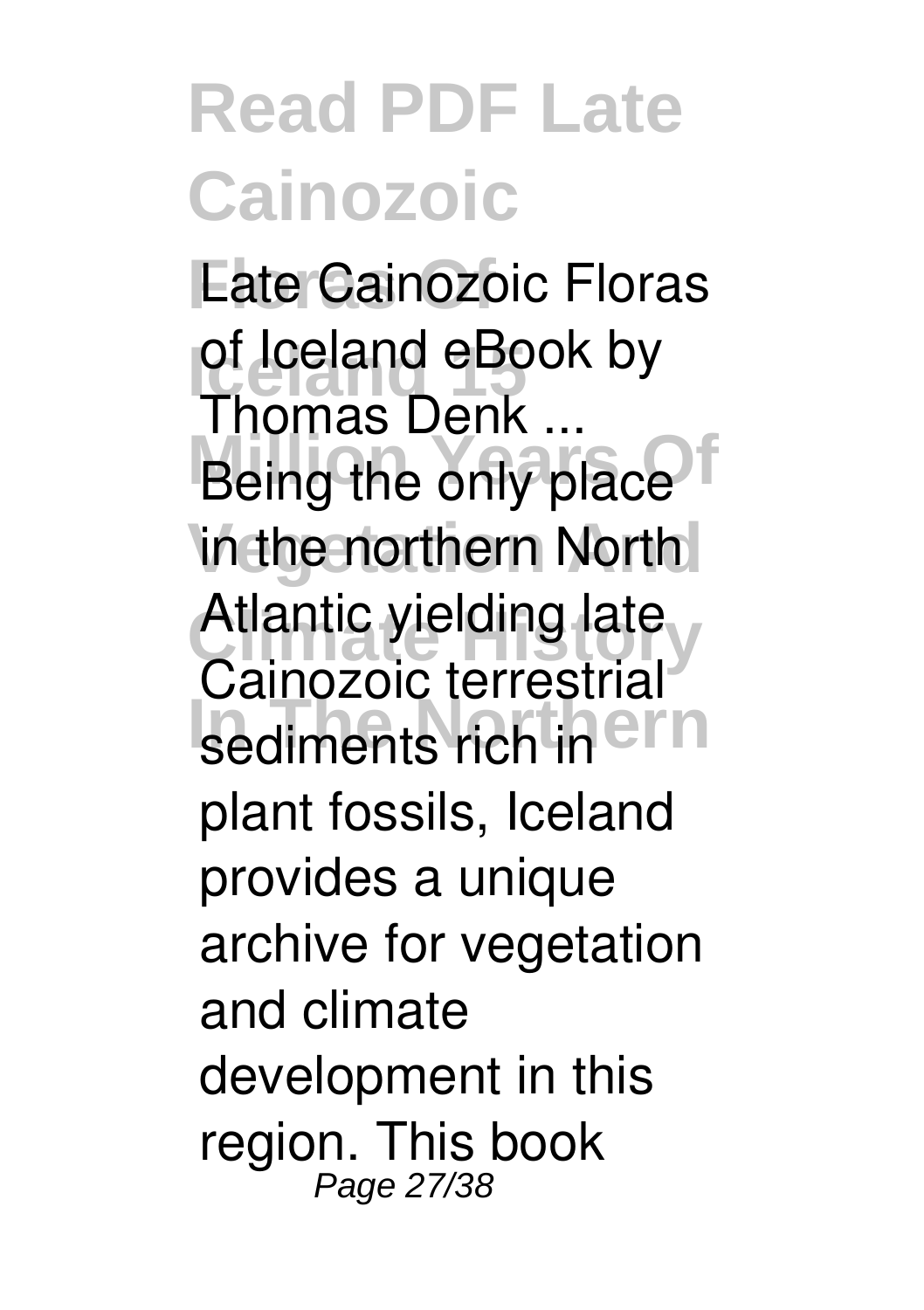includes the complete plant fossil record **Million Years Of** the past 15 million **yearsetation And Climate History In The Incient** California Contract Contract Contract Contract Contract Contract Contract Contract Contract Contract Contract Contract Contract Contract Contract Contract Contract Contract Contract Contract Contract Contr from Iceland spanning **Late Cainozoic Floras Denk, Fridgeir ...** 'This beautifullyillustrated monograph of the macro- and microfloras from the late Cenozoic of Page 28/38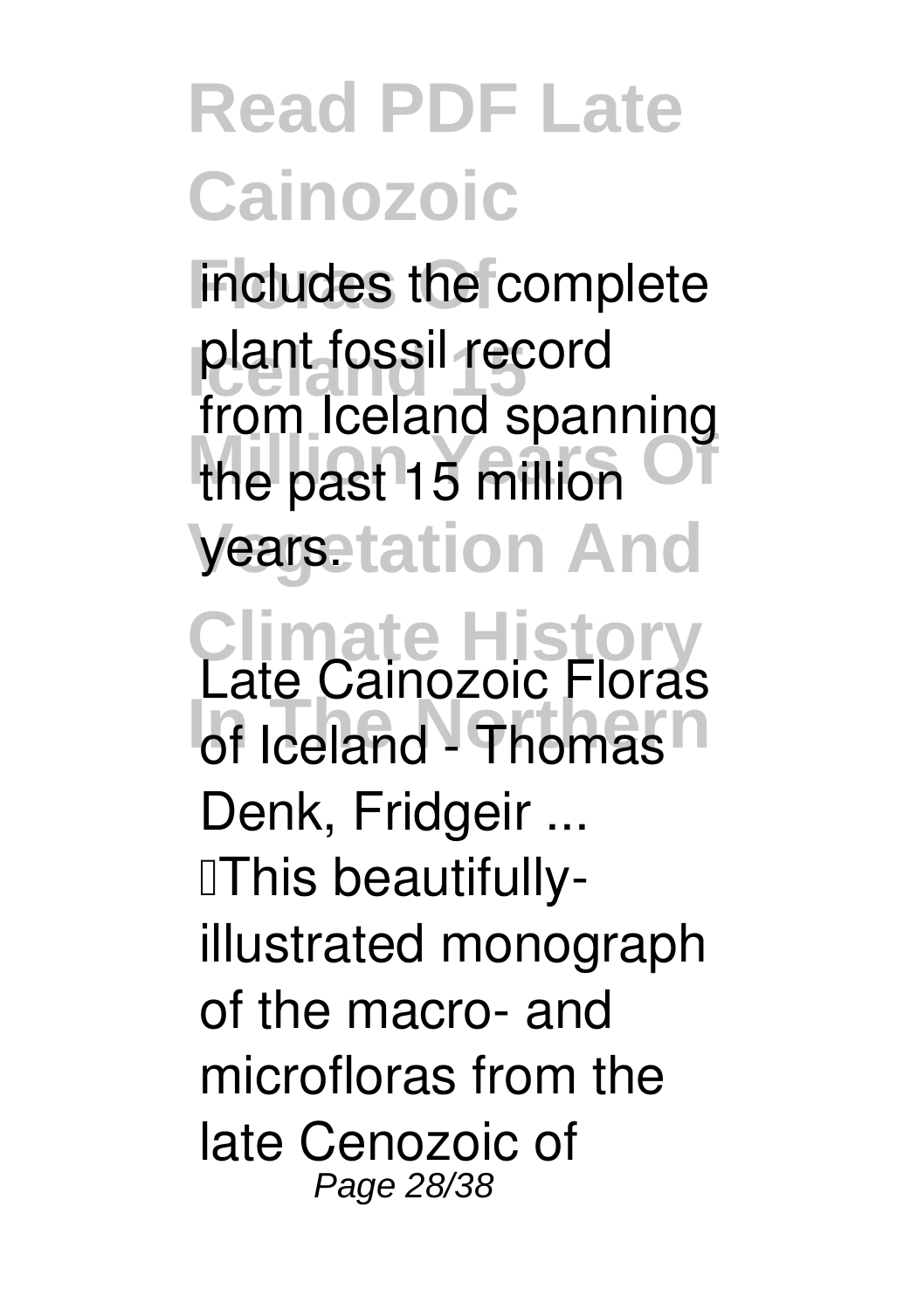**Iceland is a worthy Increaser to Oswald Million Years Of** scope makes it a nd must for all scientists **Indianal Change and Orthern** Heer<sup>ns</sup> **Flora** fossilis interested in climatic palaeobiogeography in the North Atlantic region.

**Late Cainozoic Floras of Iceland: 15 Million** Page 29/38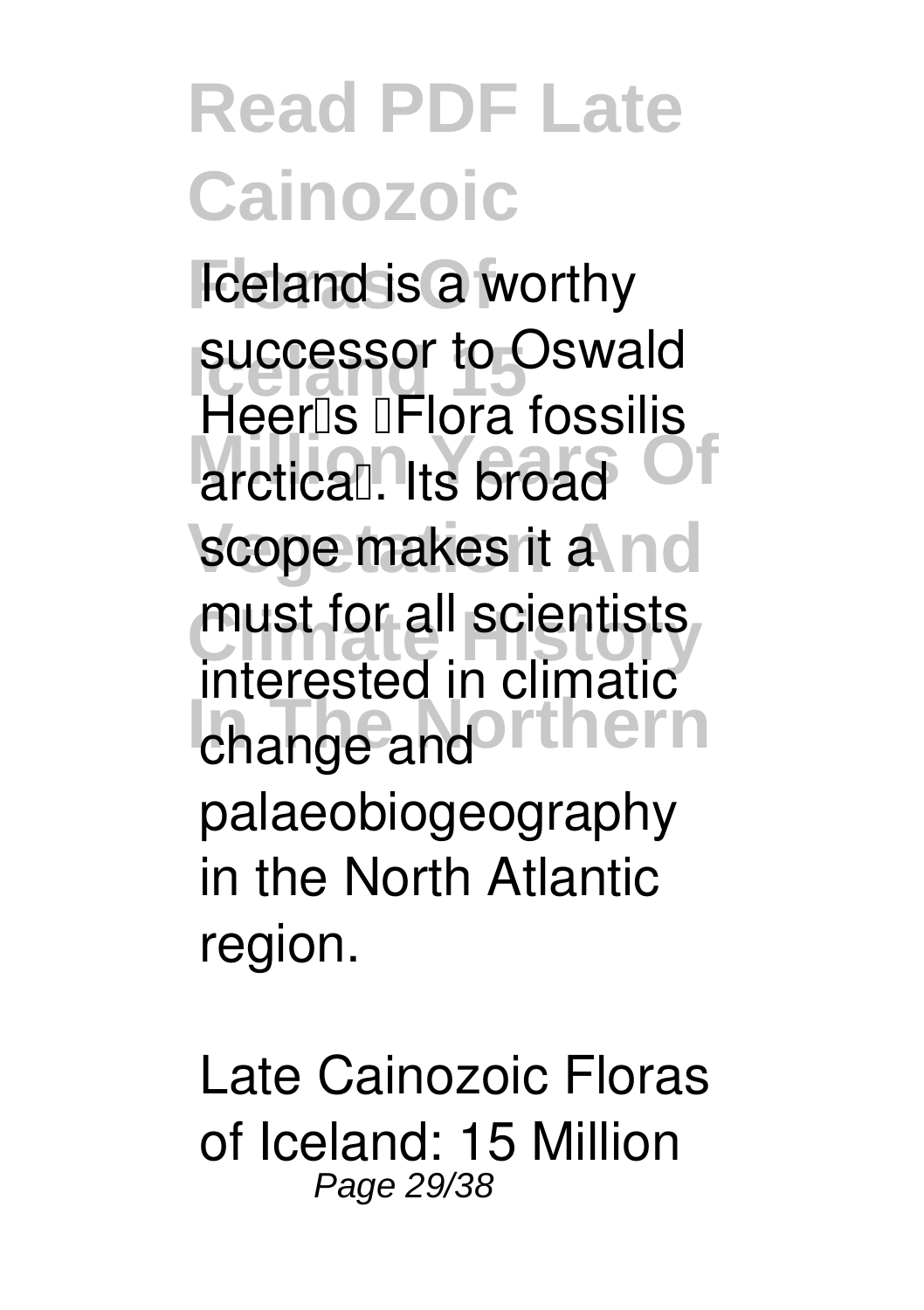**Years of ...** Late cainozoic floras years of vegetation<sup>Of</sup> and climate history in the northern North ry Denk;] <sup>e</sup>- Being the<sup>rm</sup> of Iceland : 15 million Atlantic. [Thomas only place in the northern North Atlantic yielding late Cainozoic terrestrial sediments rich in plant fossils, Iceland Page 30/38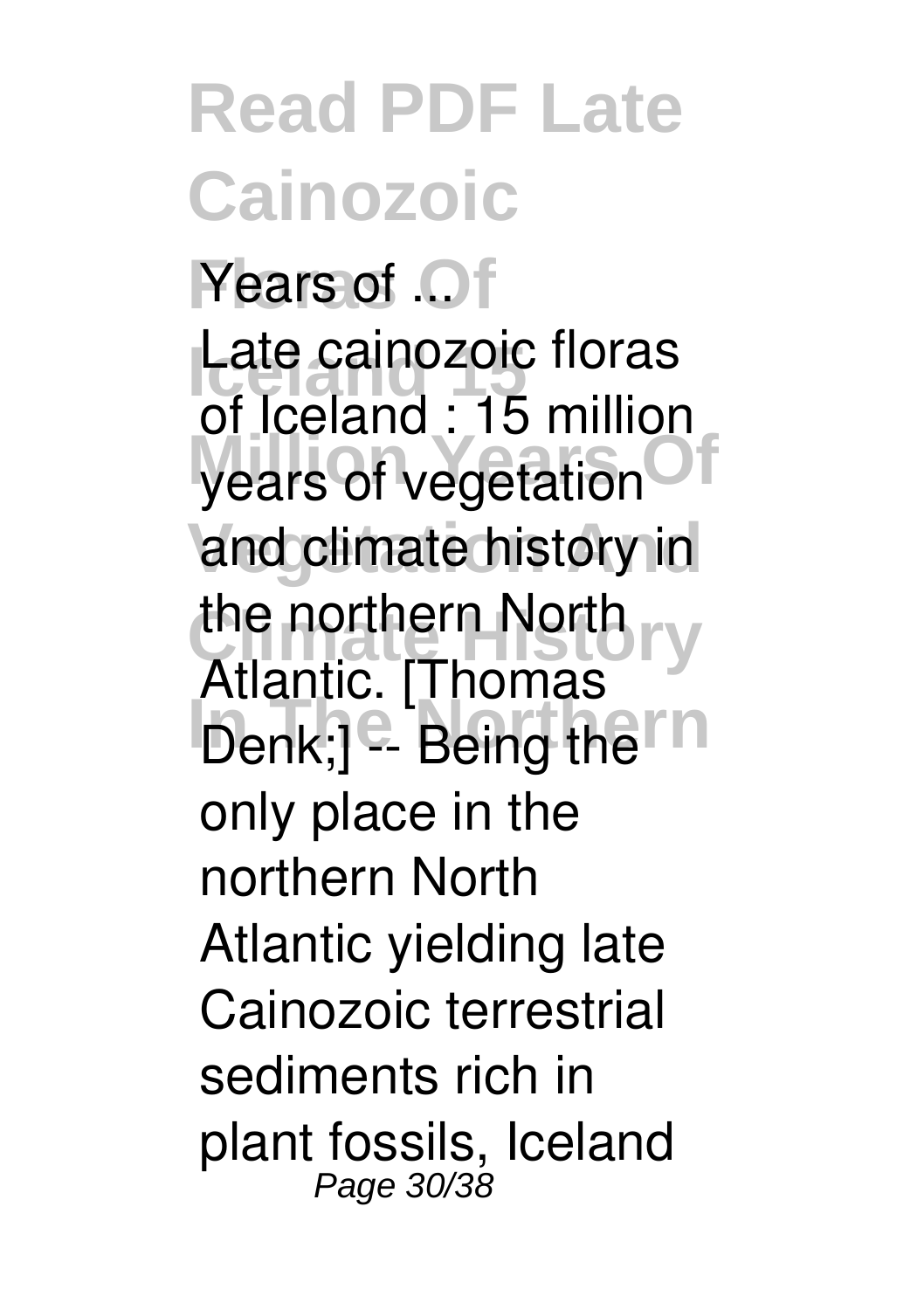provides a unique **Increase 15**<br>and elimete development in ... Of **Vegetation And** Late cainozoic floras **Vears of Northern** and climate **of Iceland : 15 million** The Miocene floras of Iceland and their significance for late Cainozoic North Atlantic biogeography. THOMAS DENK. Page 31/38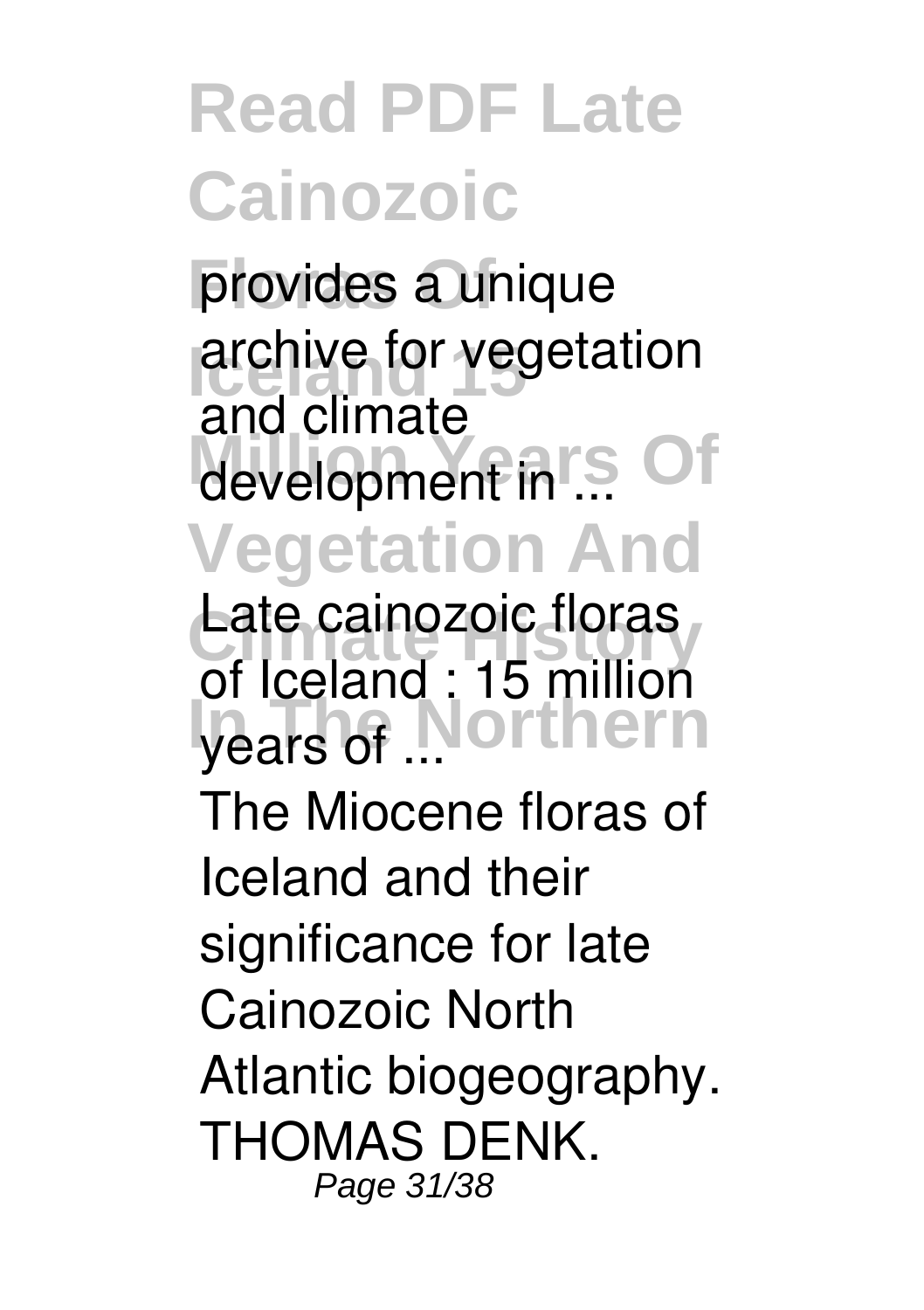#### **Corresponding Author**

#### **Iceland 15** ...

**The Miocene floras of Iceland and their nd Climate History significance for ... In four plant** bearing The type of vegetation sedimentary formations from the late Mid Miocene to Late Miocene, the 12 Ma Brjánslækur<sup>n</sup>Seljá Formation, the 10 Ma Page 32/38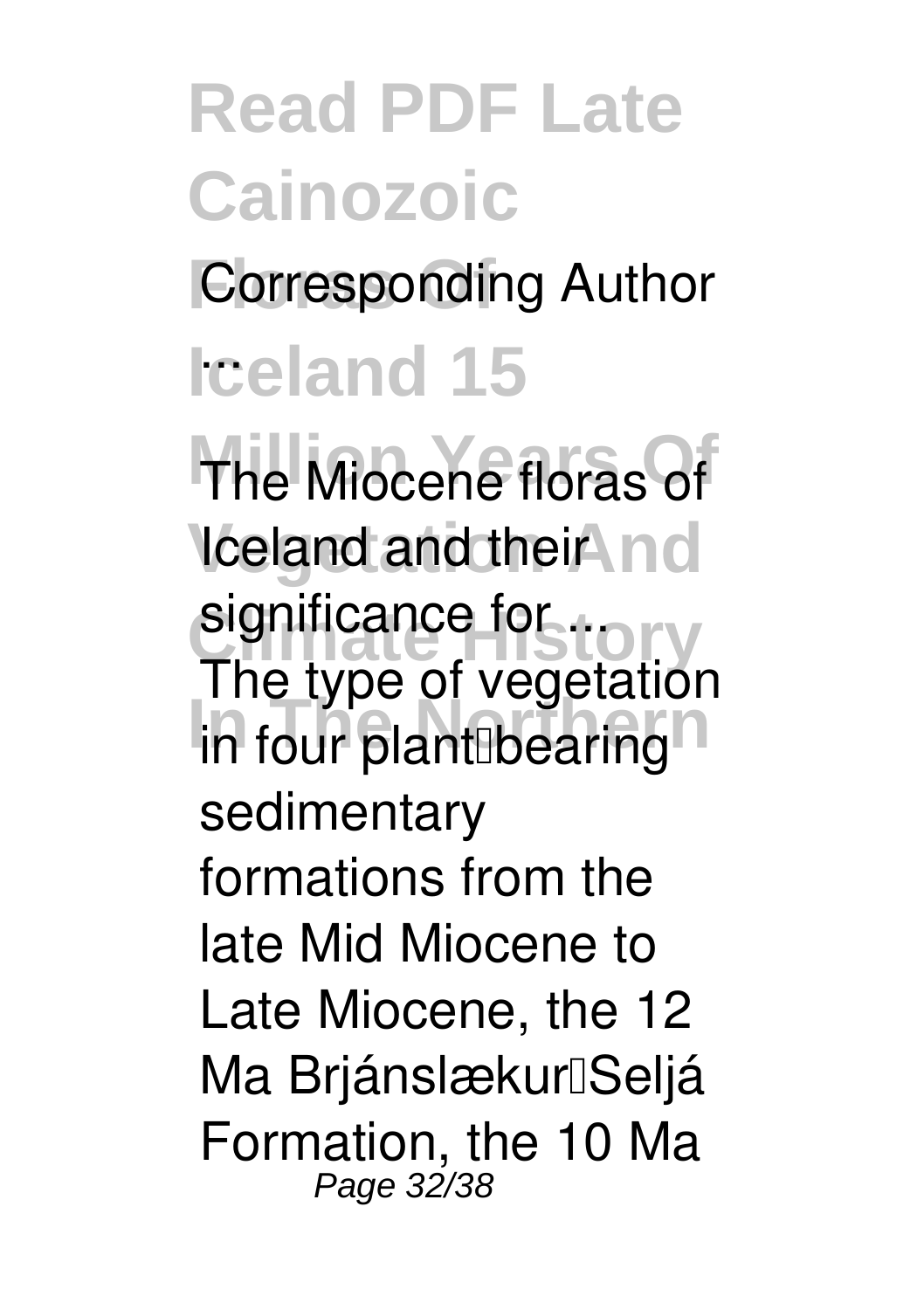**Fröllatunga**lGautsha mar Formation, the Mókollsdalu**Pars** Of **Formation, and the cl Climate History Formation, Orthern**  $9$   $8$  Ma Skarðsströnd $1$ 7–6 Ma Hreðavatn□Stafholt corresponds to a humid temperate broadleaved (deciduo us)<sup>[</sup>coniferous mixed forest dominated by Betulaceae, Page 33/38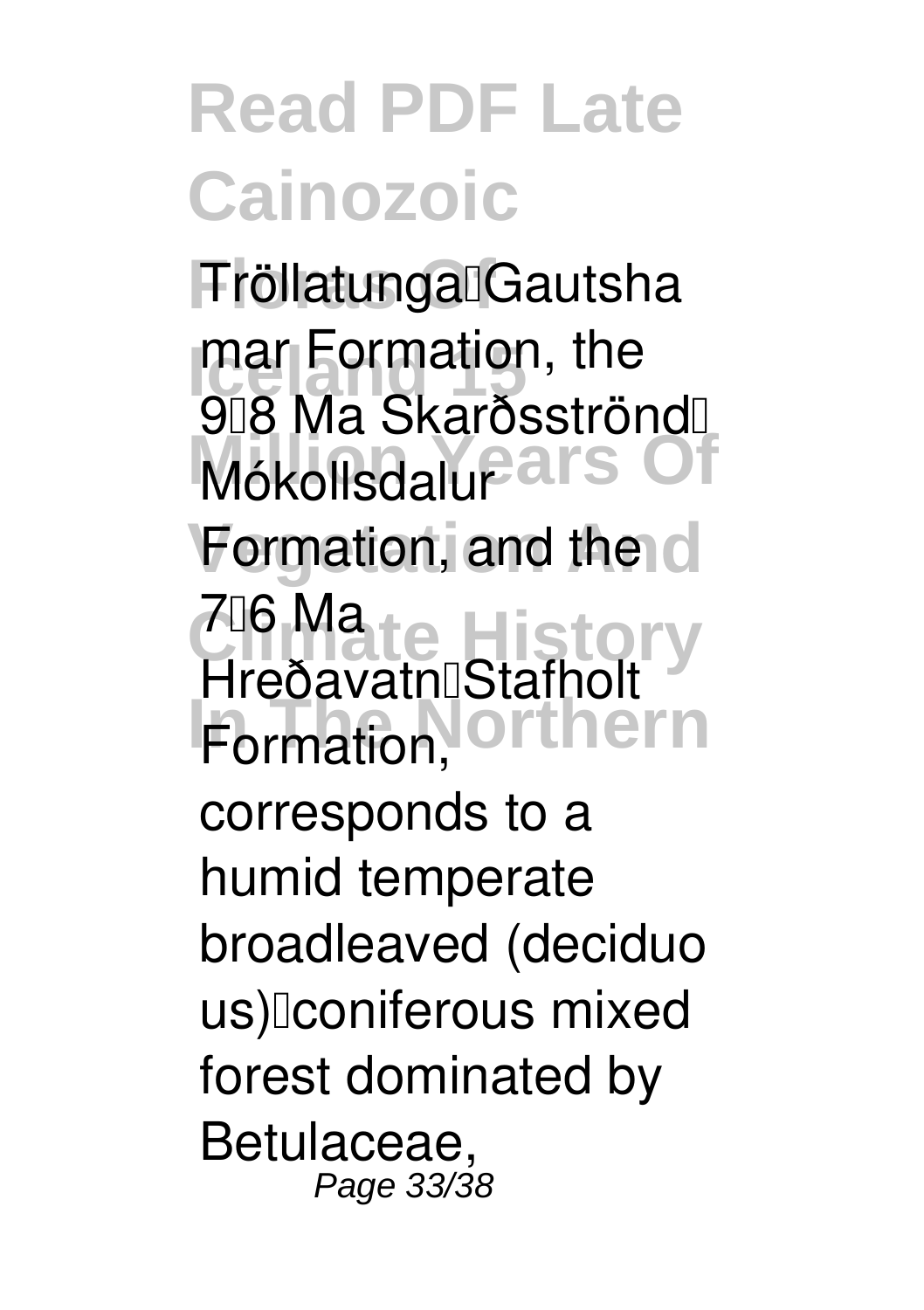Fagaceae and Acer. **Changes in species** sedimentary **Paris** Of formationsion And **Climate History Inchingent Referred** composition in the **The Miocene floras of significance for ...** The main finding is that the Miocene flora of Iceland belongs to a widespread

Neogene northern **P**age 34/38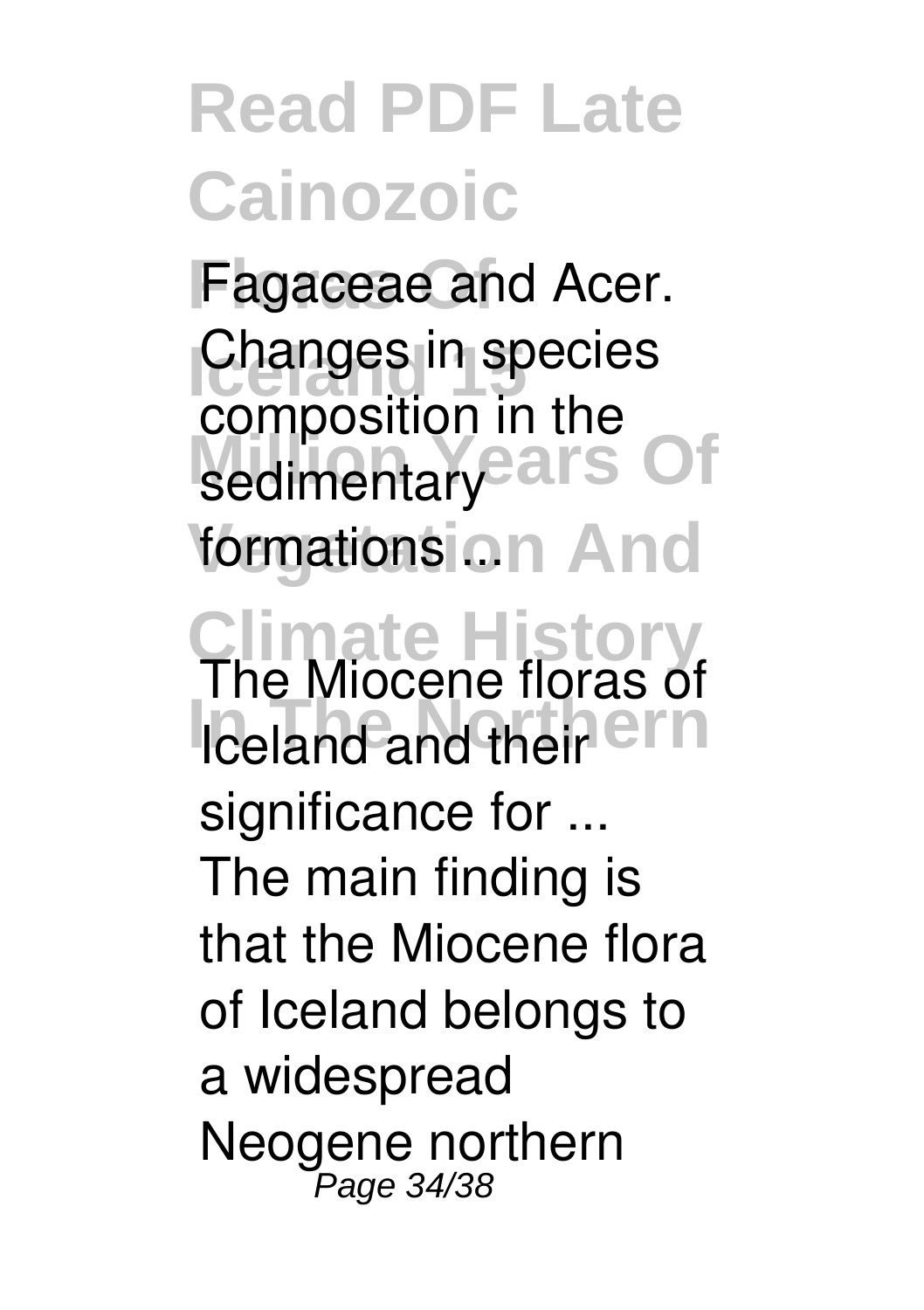**hemispheric** floral type including plants **Million** *representatives* are<sup>Of</sup> restricted to East Asia, North America **In The Northern** Eurasia at the present whose and to western time. Previously inferred conspicuous similarities to North American modern equivalents appear to be misleading. Page 35/38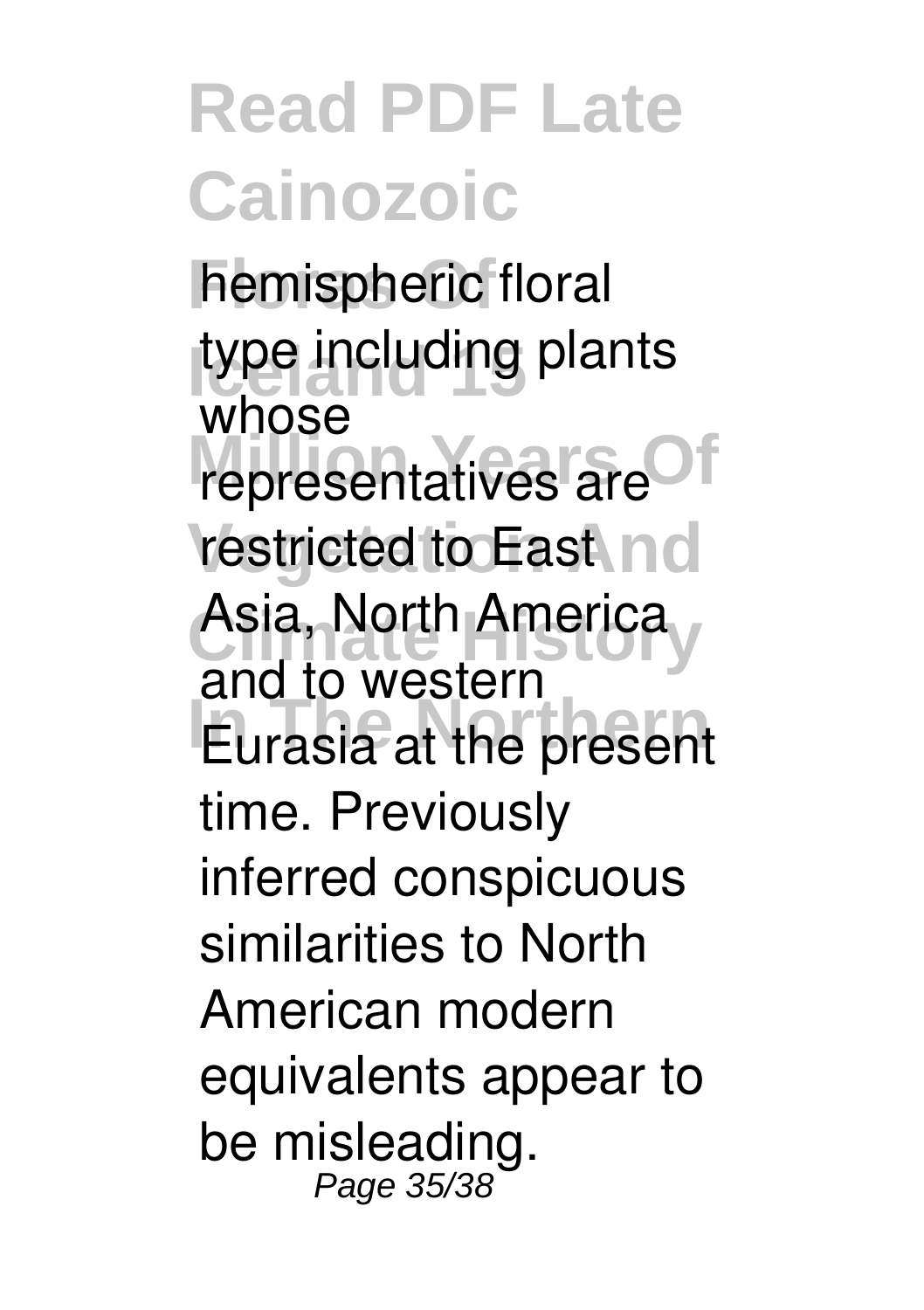#### **Read PDF Late Cainozoic Floras Of Miocene floras of** significance for late ... **This book examines** the plant fossil record **In The Northern** past 15 million years. **Iceland and their** from Iceland over the It details 11 sedimentary rock formations holding over 320 plant taxa and describes palaeoecology and Page 36/38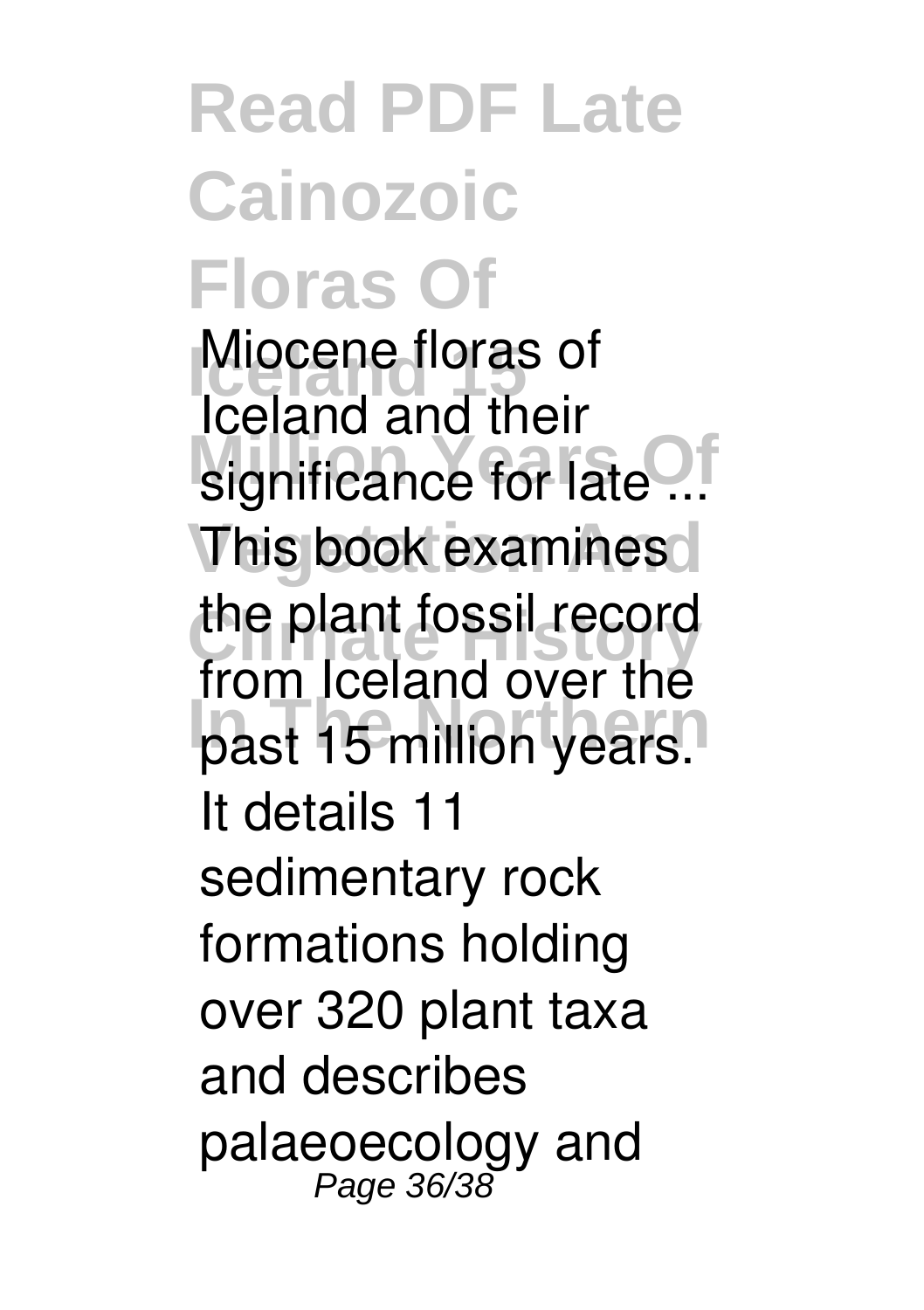floristic affinities within the Northern<br>Liamienhous to million Changes of State Principles of State Principles State Principles State Principles State Principles State Principles State Principles State Principles State Principles State Principles State Principles State Princip the only place in the **Continuer History** *Cainozoic terrestrial* Hemisphere for each northern North Atlantic yielding late sediments rich in plant fossils, Iceland

...